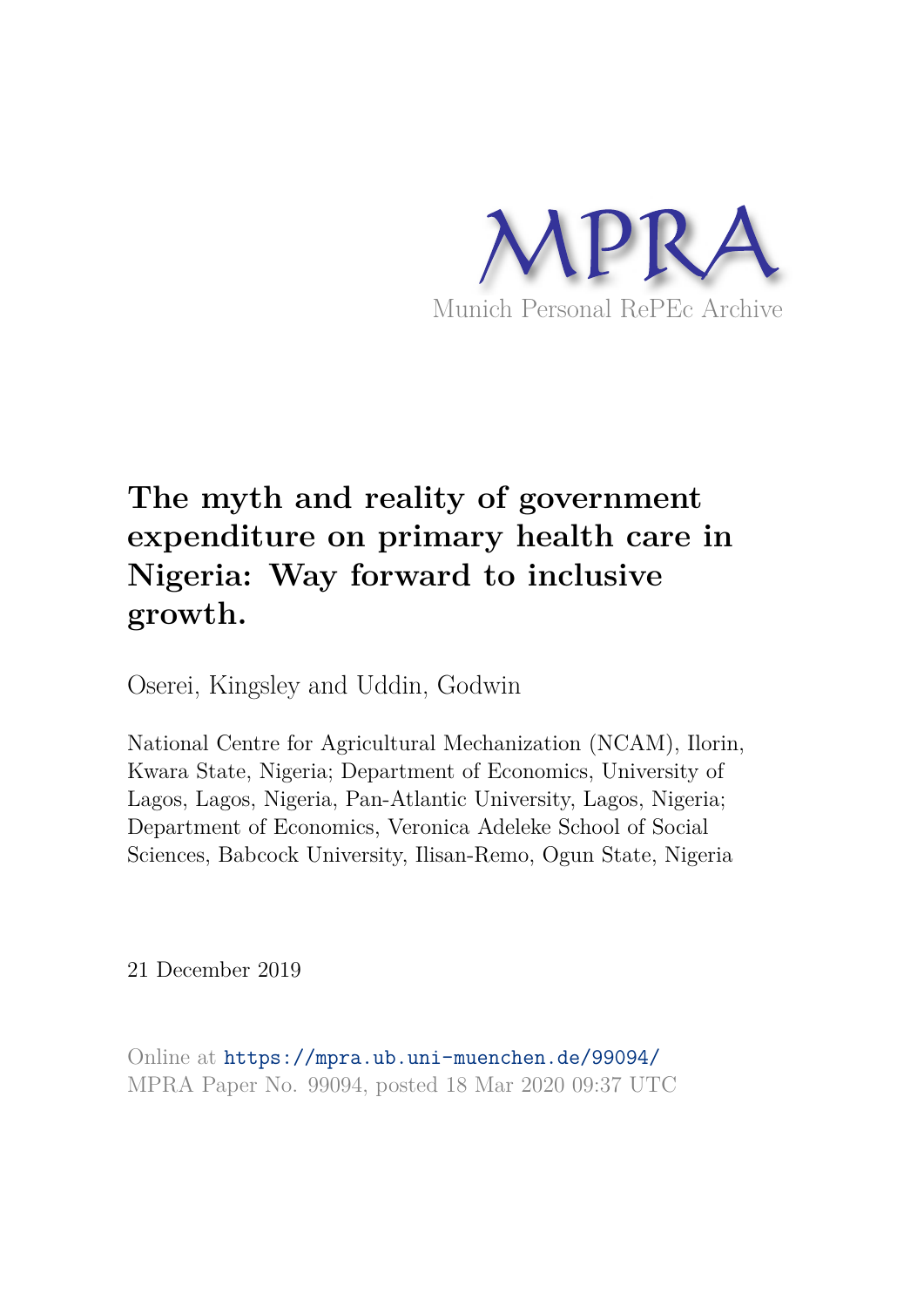# **THE MYTH AND REALITY OF GOVERNMENT EXPENDITURE ON PRIMARY HEALTH CARE IN NIGERIA: WAY FORWARD TO INCLUSIVE GROWTH**

**Kingsley Osereia,b,\*, and Godwin Uddinc,d**

**<sup>a</sup>National Centre for Agricultural Mechanization (NCAM), Ilorin, Kwara State, Nigeria. <sup>b</sup>Department of Economics, University of Lagos, Lagos, Nigeria.**

**<sup>c</sup>Pan-Atlantic University, Lagos, Nigeria. <sup>d</sup>Department of Economics, Veronica Adeleke School of Social Sciences, Babcock University, Ilisan-Remo, Ogun State, Nigeria.** 

\*Corresponding author

*E-mail addresses:* [osereikingsley@yahoo.com](mailto:osereikingsley@yahoo.com) , [guddin@pau.edu.ng](mailto:guddin@pau.edu.ng)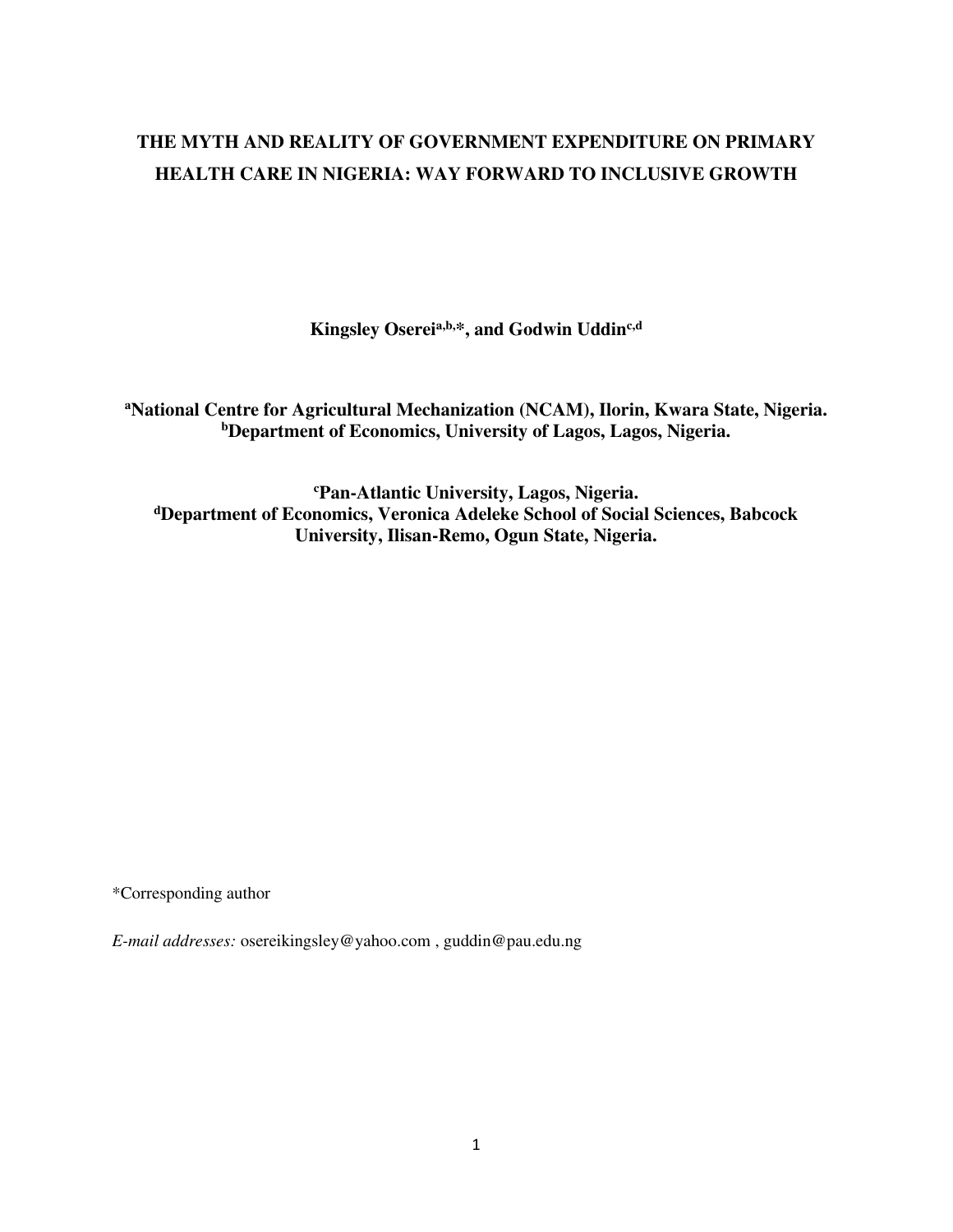# **THE MYTH AND REALITY OF GOVERNMENT EXPENDITURE ON PRIMARY HEALTH CARE IN NIGERIA: WAY FORWARD TO INCLUSIVE GROWTH**

#### *Abstract*

*The health sector remains a vital tool for sustainable development of any nation and therefore investment in this sector cannot be overemphasized. The present state of Primary Health Care (PHC) system in Nigeria is alarming, with only about 20% out of the 30,000 PHC facilities relatively distributed throughout the 774 Local Government Areas (LGAs) across Nigeria working partially. This study examines government expenditure on primary health care in Nigeria as well as its relations to real national output within the period 1980 to 2015 using secondary data and the Ordinary Least Square (OLS) econometric technique. The results of the model used revealed government health expenditure to be efficacious for economic growth, and for the well-functioning of primary health care in Nigeria. Nonetheless, such efficacy duly was also understood to be limited in three select aspects: funding/financing strategy, personnel/manpower quality and mobilization, and implementation framework. The paper, in conclusion, attests to the rationale that money spent wisely on capital health expenditure pays off well in both short-run and long-run for individuals, the society and nation at large.* 

**Key words:** *Nigeria, Government Capital Expenditure, Primary Health Care, Inclusive Growth, Ordinary Least Square* 

#### **1. Introduction**

The health sector is widely acclaimed to be vital for the sustainable development of any nation, and therefore investment in this sector cannot be overemphasized. Also remarkably, government expenditure on primary health centers in Nigeria has notably led to improvement in various areas such as reduction in mortality rates, morbidity and increase in life expectancy rate. (Nixon and Ulmann, 2006; Anyanwu and Erhijakpor, 2009; Novignon, Olakojo and Nonvignon, 2012). However, the efficiency and effectiveness of the health sector is argued to depend on the extent to which it is all-embracing, that is, meeting the health needs and interest of varying categories of people in the economy, most especially people that are vulnerable with low income, the destitute, the less privileged and the likes found in the society who are in dire need for improvement in their health status (Abimbola, 2012; Taiwo, Soyele, and Ndubuizu, 2014). Meeting the needs of such ones as these consequently could help achieve one of the Sustainable Development Goals (SDGs) which is eradicating poverty (AFDB, OECD and UNDP, 2017).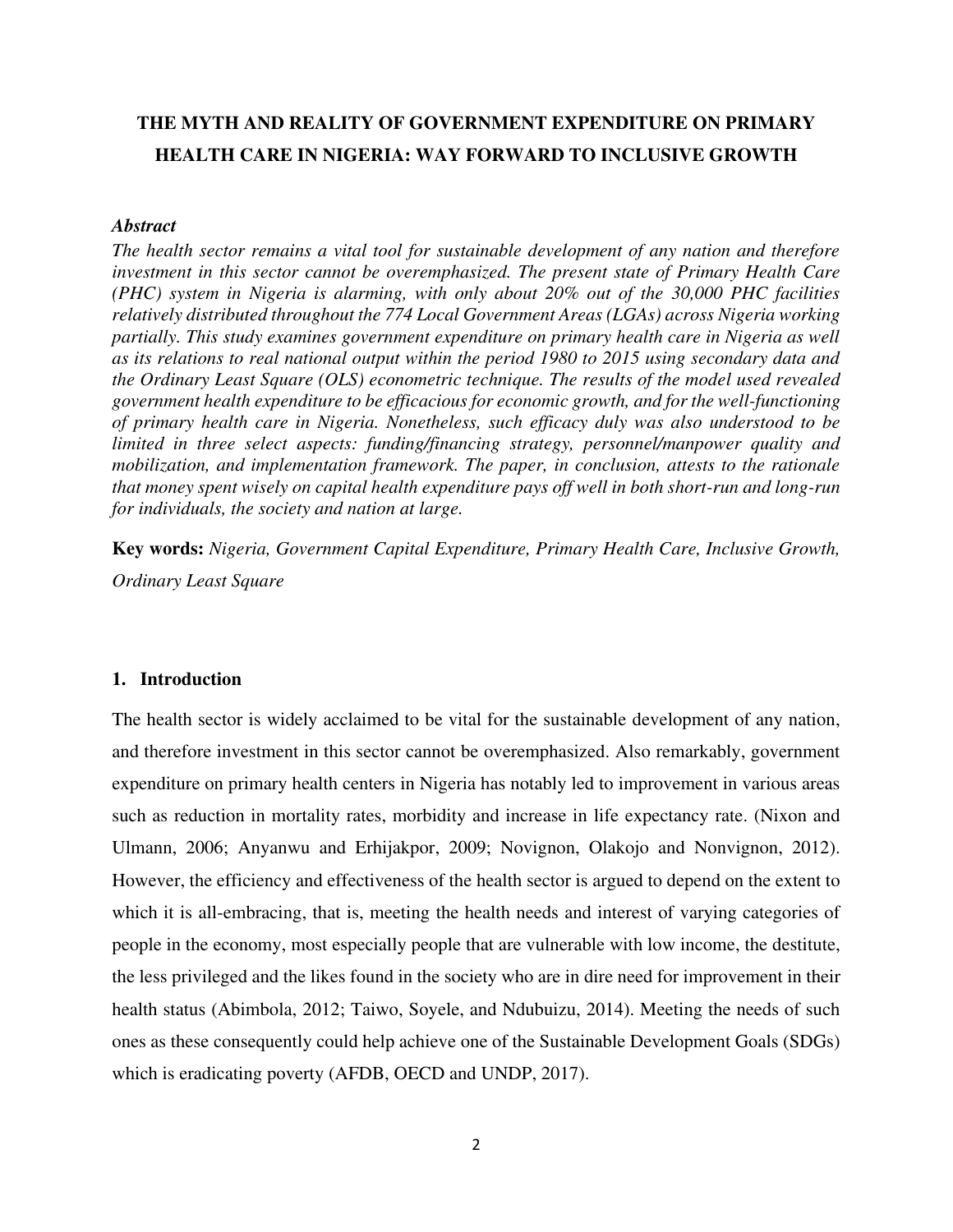Furthermore, in facilitating human capital development, a vibrant and an all-inclusive health sector is also put forth to be fundamental. Stated differently, policies that favor investment in the health sector is noted to foster improvement in productivity, socioeconomic development, and quality of lives of the people which enables them to be more productive, skillful, and industrious thereby translating into economic growth (Oluwatobi and Ogunrinola, 2011; AFDB et al, 2017). Whereas, with all or most of the investment in health been derived from the public sector, such questions that may arise include: Could government spending on primary health care be always productive? Could government spending on health always achieve the desired positive result?

The financing of the health sector is reiterated also in literature to directly and or indirectly affect per capita income and economic growth. Thus, as economic growth may be defined as the sustained increase in national output overtime, promotion of primary health care financing can lead to increase in human capital through capital accumulation and impact economic growth directly (Saad and KalaKech, 2009). It also improves labour efficiency through increased longevity and reduction in working days due to illness which affects productivity incidentally (Berger and Messer, 2002; Herrera and Pang, 2005; Novignon et al, 2012).

But over the years in Nigeria, while the health sector has been placed on top priority by several administrations, the health care system is still underdeveloped to face the challenges of the 21st century. The present state of Primary Health Care (PHC) system in Nigeria is alarming, with only 6000 out of the 30,000 PHC facilities partially functional though with poor funding, inadequate equipment and facilities, sparse distribution of health workers, and lack of the supply of vital drugs. Saddening, Nigeria's health system was ranked 197th of 200 nations by the World Health Reports (World Health Organization, 2000; World Health Organization, 2005; Obalum and Fiberesima, 2012; Tajudeen and Ismail, 2013; Kress, Su, and Wang, 2016; Okoli, Eze-Ajoku, Oludipe, Spieker, Ekezie and Ohiri, 2016).

Besides as of the Nigerian case, the manner which the provision of health services is handled reflects the structure of government. The federal government is responsible for tertiary health care, state governments for secondary health care, and the local governments handle primary health care. Meanwhile, the impact of local government administration on the people with regards to primary health care however still remains a subject of debate. Conversely, the Alma Ata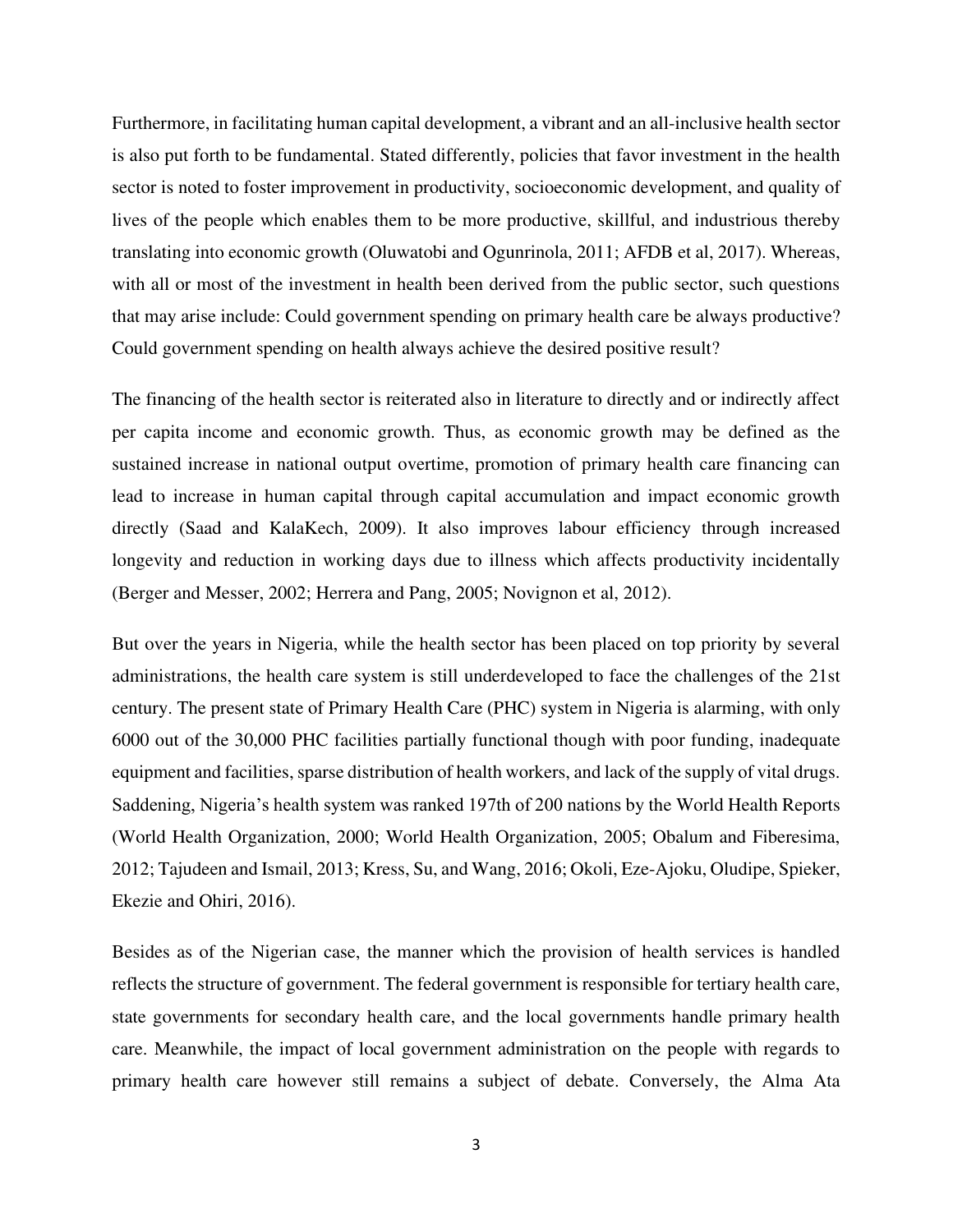Declaration of 1978 has been successfully implemented by countries such as Thailand, Cuba, China, and Mexico. The financing of public health in Nigeria is tied to the flow of funds from the federation account (Abimbola, 2012; Budget Office of the Federation, 2014).

Thus, the goal of this work is to consider these issues. This study therefore as a matter of necessity and as a contribution to literature, examines government expenditure on primary health care in Nigeria as well as its relations to real national output, with the view to empirically investigate the root cause(s) of problems such as those which has plagued the primary health care system in Nigeria for decades. Subsequent sections of this research follows with the literature review (section 2) highlighting the conceptual issues, recounting the primary health care provision (theoretical) framework, and exploring selected empirical studies. Section 3 introduces the stylized facts, which traces the historical antecedents in Nigeria's primary health care services delivery, makes spotlights of the constraints, and undertakes a descriptive analytics of selected health sector outcomes. In section 4 which entails the methodology, we restate the theoretical underpinnings and adopt a modified model. Section 5 presents the results and discussions while section 6 provides the conclusion and recommendations.

#### **2. Literature review**

#### **2.1 Conceptual issues**

The primary health care system is a grass-root approach meant to address the main health problems in both rural and urban centers, by proffering preventive, curative and rehabilitative solution-based health services at an affordable and accessible rate for all individuals (Gofin, 2005; Olise, 2012). More so, the Alma Ata declaration of 1978 defined primary health care as the "essential care based on practical, scientifically sound and socially acceptable methods and technology, made universally accessible to individuals and families in the community through their full participation, and at a cost that the community and country can afford to maintain at every stage of their development in the spirit of self-reliance and self-determination" (WHO, 2012; Aigbiremolen et al, 2014a).

On the other hand, as the popular form of economic organization for economic progress is of a capitalist orientation, and which obviously had led for 'side-lined' growth even in contemporary times is de-emphasized, the notion or concept of inclusive growth - a participatory measure in both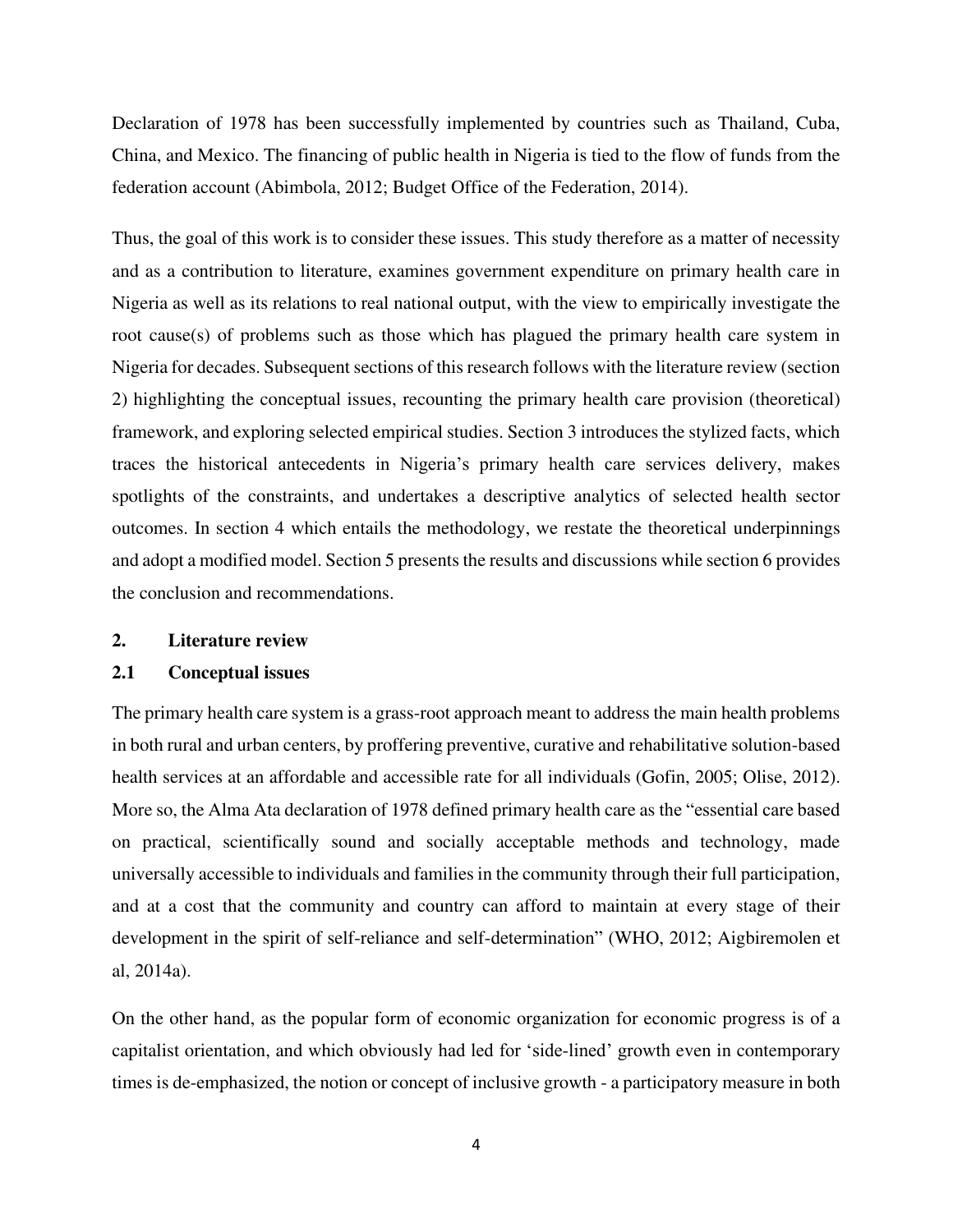the development process as well as an encapsulated stake in resulting benefits and all forms of accrued outcome – remains highly upheld either explicitly or implicitly. Any discourse thus about sustainable development as a Post-2015 Agenda draws to mind the issue of realizing inclusive growth (United Nations Department of Economic and Social Affairs, 2015). However, such enviable feat in recent times has more often than not been notably undermined whereby employment provision is not ensured, sectoral imbalance prevails, and particularly when nonparticipatory development measures are held in high esteem amidst innumerable negative consequences. As a result, such limitation to development especially in developing economies and of which Nigeria is one that remains a concern.

In a recent conference on sustainable development, economic growth and economic development were opined as not synonymous. Thus, economic development requires sound foundations which are not just inclusive of universal access to education, access to financial services, new technologies and affordable bank loans, gender equality and more equal distribution of resources but also of universal access to health services since all can support economic development. Investments in infrastructure are notable as vital for economic growth and accessibility and affordability of the services provided is expected to be taken into consideration already when planning these investments. Popular public-private-partnerships are a valued option for financing infrastructure, and a wide funding mix, suitable for each project, could be utilized so that institutions fostering growth may be in a manner that becomes sensitive to the needs of people (United Nations Department of Economic and Social Affairs, 2015).

Inclusive growth talks not just of participation or sharing benefit but also sharing or taking part in outcome i.e. not taking a back-seat approach or role in development process but taking an active part or venturous approach or participatory contribution in the development process. Thus, a framework or milieu offering opportunities, improving people's capabilities as expected by Sen (1985) capabilities approach is such envisaged or such that is germane. An implication here refutes in no manner an appeal for a growth process that means a broad-based growth, a growth process that is all encompassing or a growth process that is all embracing. Hence, the case of social protection, welfare extension services or establishing welfare provision structure complimentary to the capitalist approach in development process are such that are implied factors inherent as necessary in attaining or achieving or engendering inclusive growth.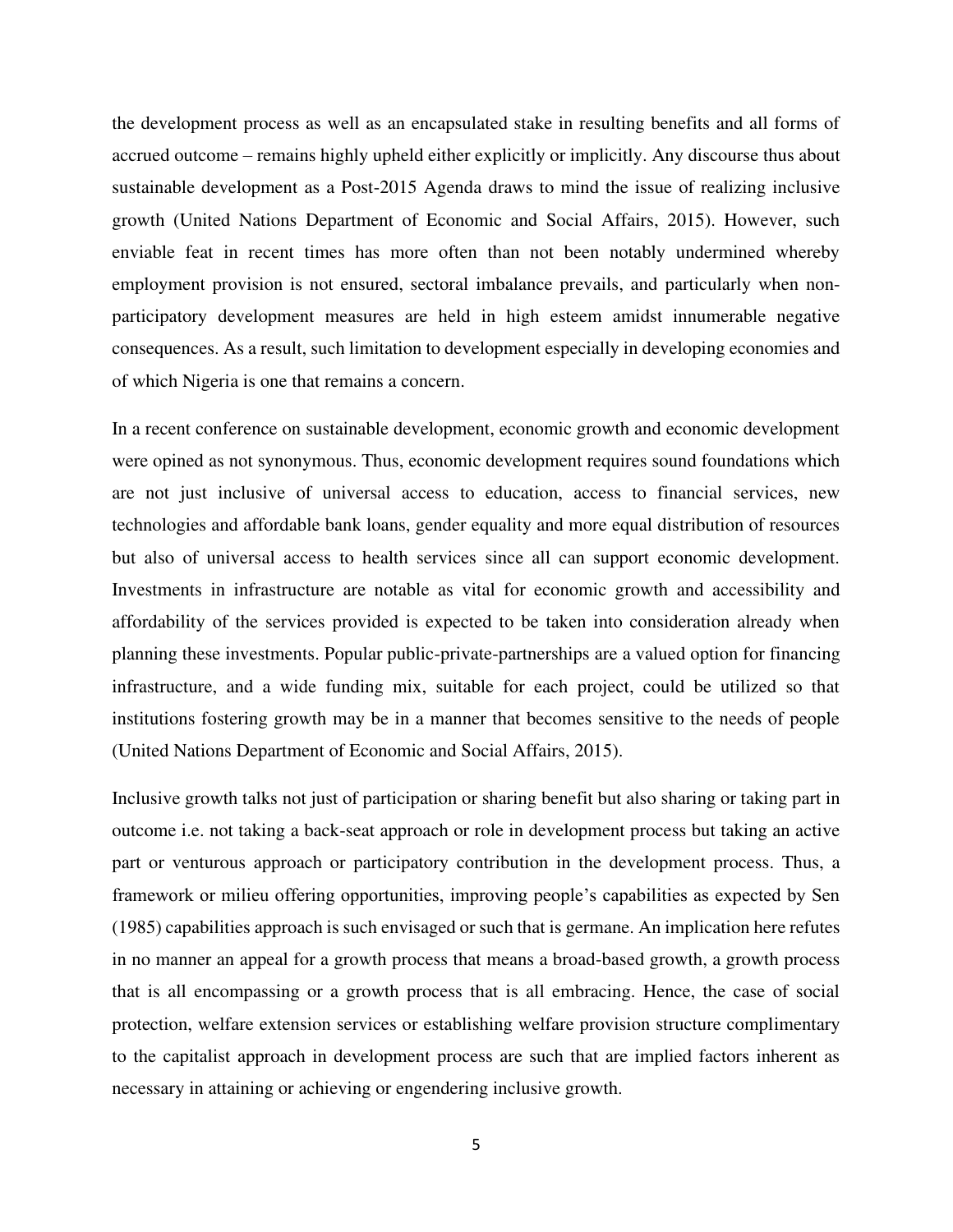### **2.2 Provisional framework on Primary Health Care**

The Wagner's Law of Increasing State Activities which argues that there are inherent tendencies for the activities of different layers of a government (such as central and state governments) to increase both intensively and extensively, is one that continually resonate in literature focused on functional relationship between the growth of an economy and the growth of the government activities (Wagner, 1893; Nitti, 1903; Musgrave and Musgrave, 1989; Brown and Jackson, 1990; Bhatia, 2002).

Whereas, Nitti (1903), Musgrave and Musgrave (1989) and Brown and Jackson (1990) had laid bare the traditional functions of the state to include defence, justice, law and order, maintenance of the state and social overheads, but over time the government's interest to enrich the cultural life of the society and to provide social security to the people would accommodate efforts that account for redistributing income and wealth (Brown and Jackson, 1990). Thence, the need to provide and expand the sphere of public goods becomes increasingly recognized, and one of such goods obviously is the provision of health services – of which a possible framework to ensure its sustainable provision and optimum contribution to society's welfare is as illustrated (Figure 1) (Bakare and Olubokun, 2011; Kress, Su and Wang, 2016).

However, such general tendency of expanding state activities is reiterated to be of a long term trend, though in the short run, financial difficulties could come in the way; and by implication therefore in the long run, the desire for development by a progressive people is recounted to always overcome these financial difficulties (Bhatia, 2002; Bakare and Olubokun, 2011).





Source: Kress, Su, and Wang (2016)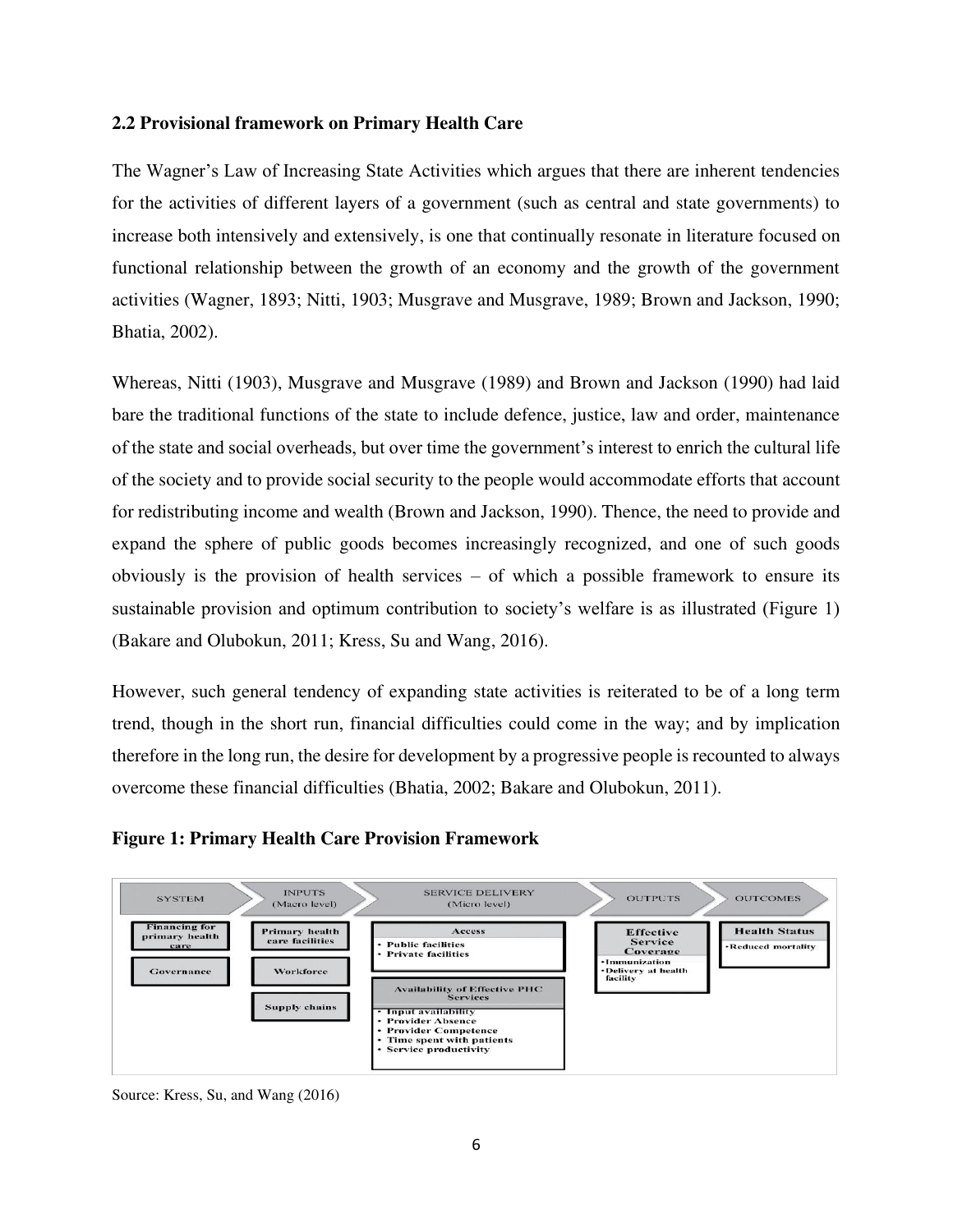#### **2.3 Empirical Review**

Several studies have been conducted to examine the impact and effect of government public expenditure with regards to the health sector. Most of the studies have utilized the Benefit Incidence Approach (BIA), and their results shows that health public expenditures are either progressive or regressive depending on the level/share of their per capita income. (Norman, 1985; Gupta et al., 1998, 2001; Younger, 1999 ; David et al., 2000; Castro-Lealet al., 2000; Rasmuset al., 2001 ; Jorge , 2001; Christian, 2002 ; Roberts, 2003 ; Hamid et al., 2003; SPDC, 2004; Sakellariou and Patrinos, 2004; Lamiraud et al., 2005; Hyun, 2006; and Cropper and Sahin, 2009).

Younger (1999) exhibited that public sector expenditures are progressive in Ecuador using a combination of benefit and behavioral approaches to show that public expenditures on health has improved the health indicators in the most developing countries. Also, Gupta et al. (1998) in a cross country analysis using 56 country data, concluded that the increase in public expenditures on health reduces the mortality rates in infants and children.

Toor and Butt (2005) examined the role played by socio-economic factors in determining health care expenditure outcome in Pakistan and their results show that the share of health expenditure in total government expenditure is a significant variable affecting health status in the Pakistan economy. They further stated that literacy rate and GDP growth were also very important variables, which exhibited a positive relationship with health care expenditure.

Norman (1985) concluded that increase in public expenditure on health services eventually benefits those in the upper income groups than those in the lower income groups. Castro-Leal et al. (2000) analyzed government spending on curative care in several African countries and found that the public sector spending mostly favor the rich rather than the poor. Hamid et al. (2003) conducted a study using the benefit incidence approach (BIA) with data from 56 countries, and the result shows that the average expenditure on health in sub-Saharan Africa countries are very poor and progressive in western hemisphere.

The result of Cropper and Sahin (2009), shows that government public expenditures on health has some impactful effects on good health and sound education which has provided a sound base for alleviating poverty. Whereas, Olufeagba (2014) pointed out that investment in health sector promote economic growth. He further reiterated that quality investment in the health is a measure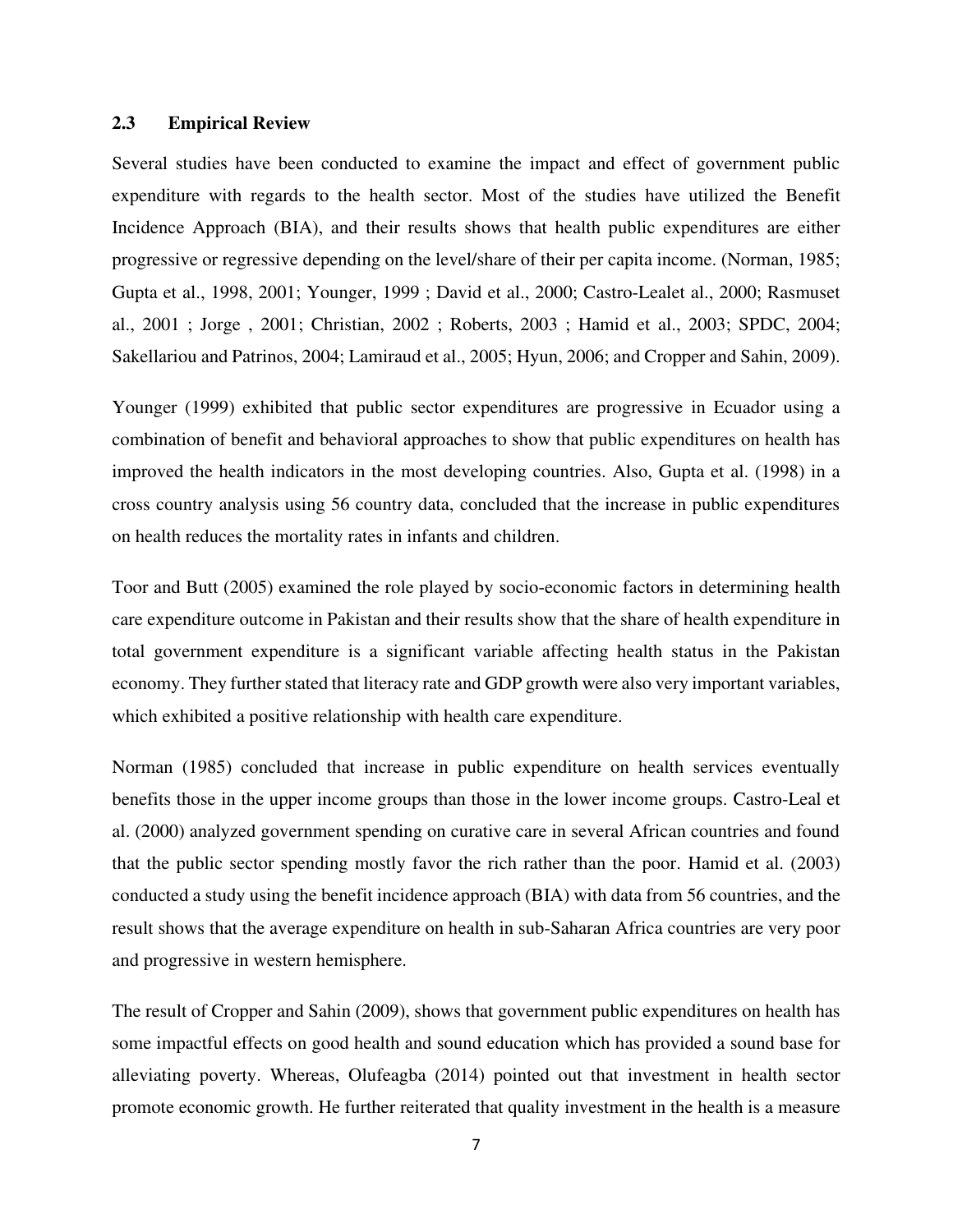in alleviating poverty and a key in human capital development. Gupta et al. (2001), analyzed the health status of 70 growing and underdeveloped nations, and results indicated that the wealthy part of the population had better health than the poor populace of the nation, but government investment had an influence on ensuring a better health care system for all.

To meet the needs for quality health in the society notably require huge monetary investment. Riman and Akpan (2012) stated tax driven public financing, health insurance coverage for employees in private employment, individual family spending, payments for the use of public facilities, corporate social responsibilities and assistance from donor agencies as the sources for providing good health care in Nigeria. It is the sole responsibility of the federal government to provide quality and good affordable health care to her citizenry by making budgetary provision to achieve good primary, secondary and tertiary health care system in the nation, despite it being the duty of the local government to monitor the functionality of the health care system in their localities.

#### **3. Stylized facts**

#### **3.1 Historical antecedents of Primary Health Care in Nigeria**

Primary health care in Nigeria was adopted into the national health policy of 1988 as the pillar of the Nigerian health system, with efforts as to improving the bedrock of the Nigerian health system particularly in terms of accessing and utilizing the basic health service. The eventual health care objectives as described are as contained in the national health care policy. There were three major attempts recorded in history at improving and sustaining a community and people-oriented health system in Nigeria. The first was between 1978 and 1980, and this was when the Basic Health services scheme (BHSS) was introduced (Federal Ministry of Health, 2004).

With the adoption of PHC in the mid-1980s, the Nigerian health sector recorded some successes in the health conditions of Nigerians. The primary health care system was developed and strengthened and this helped to improve some of the health status indicators. Among other activities, routine immunization coverage increased and this led to reduction in infant and child mortality rates. Unfortunately, this success was not sustained. Notably, there has been a downward trend in the quality of health care service delivery since 1993. The performance of the health sector in terms of coverage of people by health services in various forms, including access to health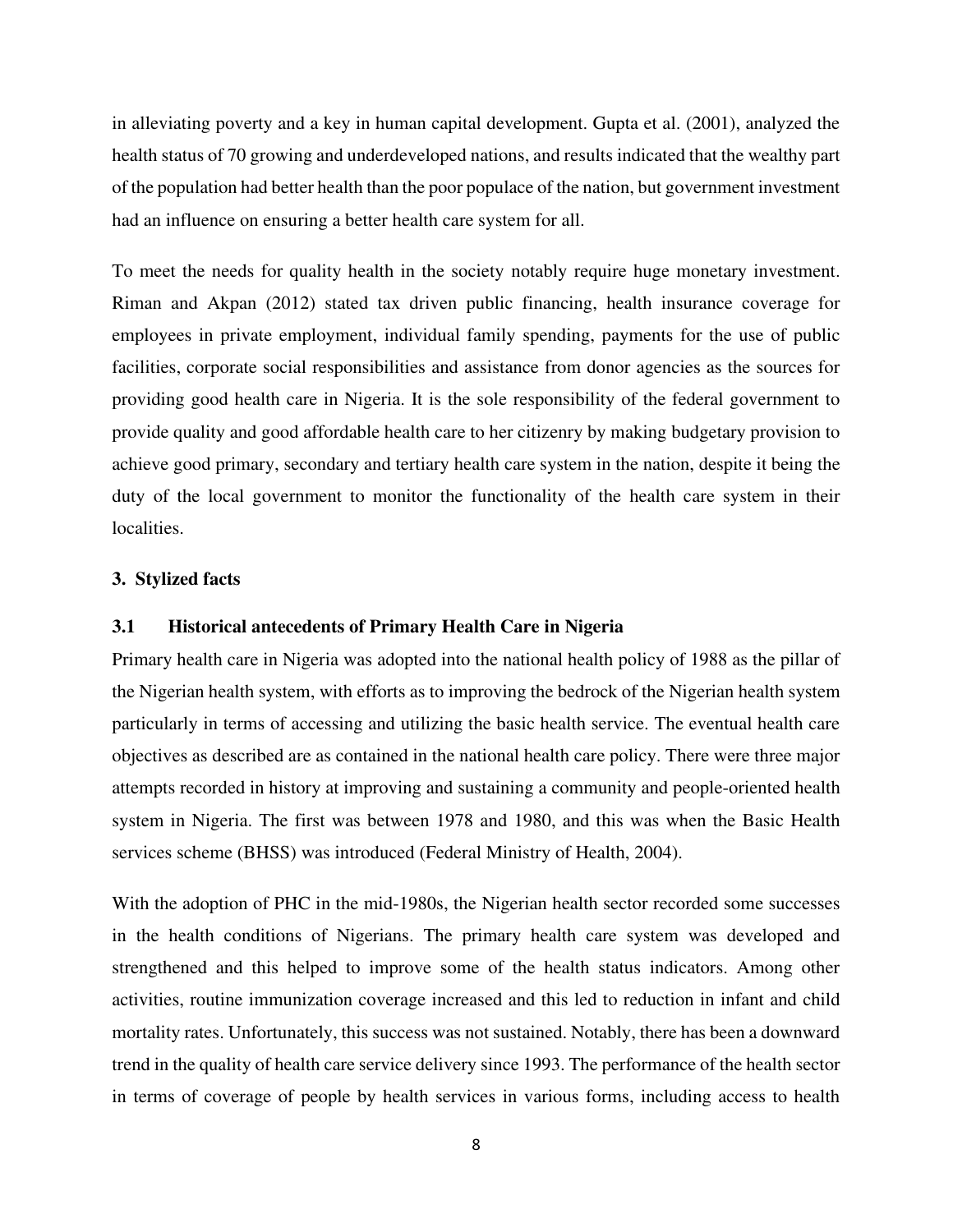services in general, the doctor-patient ratio, the number of births attended by skilled health personnel and the immunization of children against Diphtheria, Pertussis and Tetanus (DPT) attest to this (Federal Ministry of Health, 2004).

#### **3.2 Constraints to Primary Health Care Delivery in Nigeria**

Although there have been the establishment of PHC centers in both rural and urban areas in Nigeria with the intention of easy access and equity, Abdulraheem, Oladipo and Amodu (2012) had stated that the population of the rural areas has seriously been underserved when compared with their urban dwellers. Such observations notably attest to limitations in primary health care delivery in Nigeria. The absence of political will, insufficient funding, disaggregated inter- sectoral planning and non-collaboration between the state and local institution constitute the governmental limitations to primary health care delivery, while the human limitations can be traced to low quality and insufficient services in the primary health care, under-utilization of PHC service and low community enlightenment. Others limitations include inappropriate motivation strategy, unwarranted competition among various health staff, low remuneration, private health sector alienation from the planning and execution of primary health care, high reliance on external policies and finance which may not always be readily available and inadequate management of information technology system (Abdulraheem et al., 2012; Tajudeen et al., 2013; Okoli et al., 2016).

In addition, the perception some Nigerians have about PHC is nothing to reckon with, while most are grossly unaware about certain PHC services. This has resulted to individuals seeking treatment for ailment that would have been efficiently and effectively treated by PHC facility closer their place of residence elsewhere, particularly secondary and tertiary health facilities. They believe that PHC is for low income earners or people who reside in rural environs. Also the perceived status of staff in PHC facilities are such that they are inefficient and not highly educated, thus not capable and experienced handling the ailment to be treated compared to their counterpart in tertiary health care facilities. Also, unaccountability and embezzlement of fund perpetuated by local government officials are seen as a norm and so people believe that such health facilities are of sub- standard quality (Abdulraheem et al., 2012).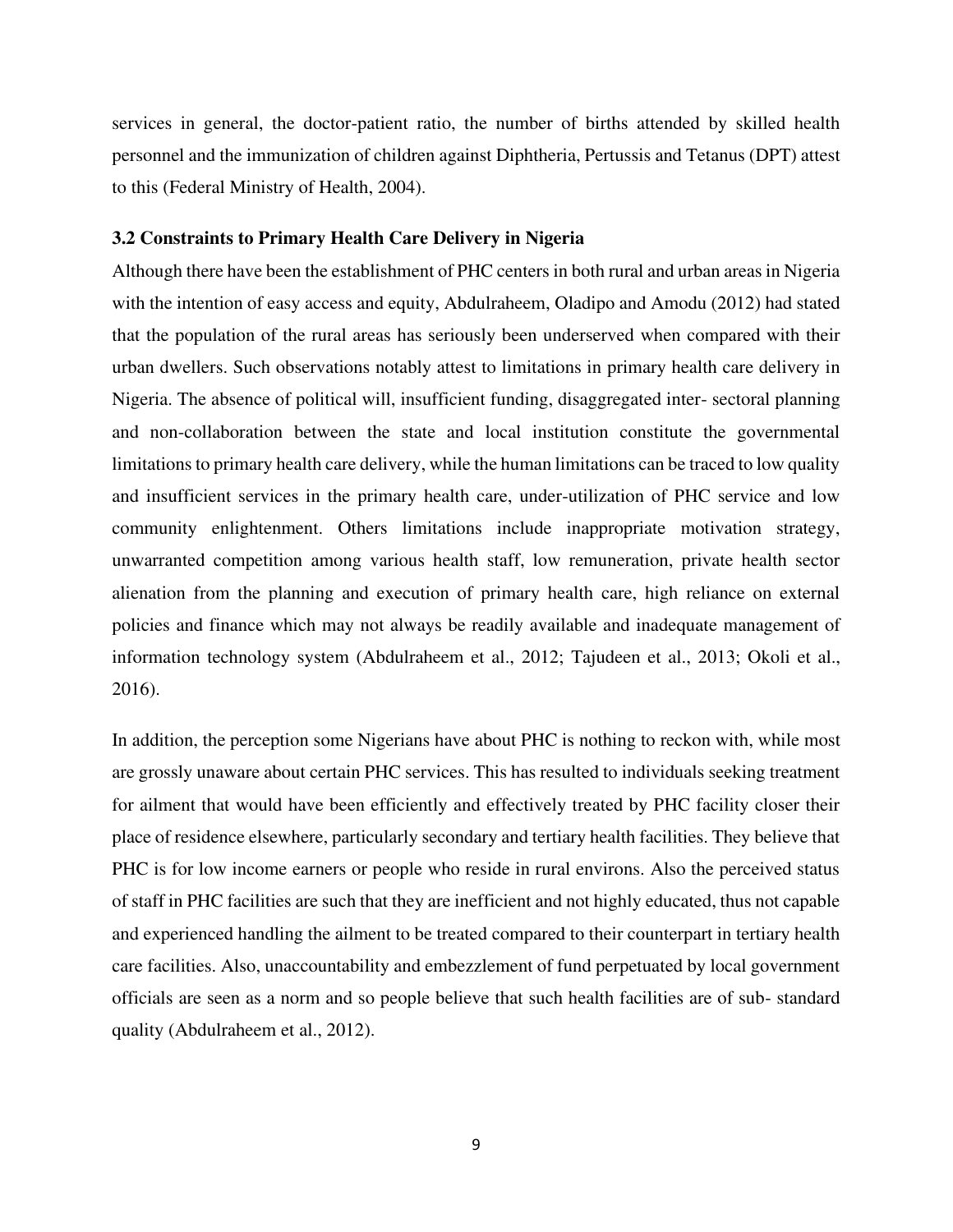#### **3.3 Trend analysis**

Good health notably has been emphasized as very essential to improve the income stream of the population irrespective of the age distribution. It is a major factor which attributes to sound learning because access to education is an off-shoot from it. Clearly, as good education is a driver of sound health, sound health thus drives good education. Thence, it is of great importance to pursue the development and sustainable provision of good health worldwide (Cueto, 2005).

During the years under review, government expenditure and its segments on the Nigerian health sector, vis-à-vis total fiscal spending (figures  $2 \& 3$  and figures  $4 \& 5$  respectively), has been declining drastically. This is evident as only 3.2% of the aggregate government spending on average has been allotted to the health sector. In 2012 about 6% of aggregate government spending was proposed as government spending on health contrary to the agreement of the African Union's Abuja declaration of 2001 (which appropriate 15% of the government's spending on health). We could recall also that, government expenditure on health grew to NGN266.7 billion in 2011 from NGN154.6 billion in 2009 with a 67% growth rate. This accounts for 5.4% of the total government budget and 0.7% of the gross domestic product in Nigeria during the reviewed period (Savedoff, 2003; Uzochukwu, et al, 2015).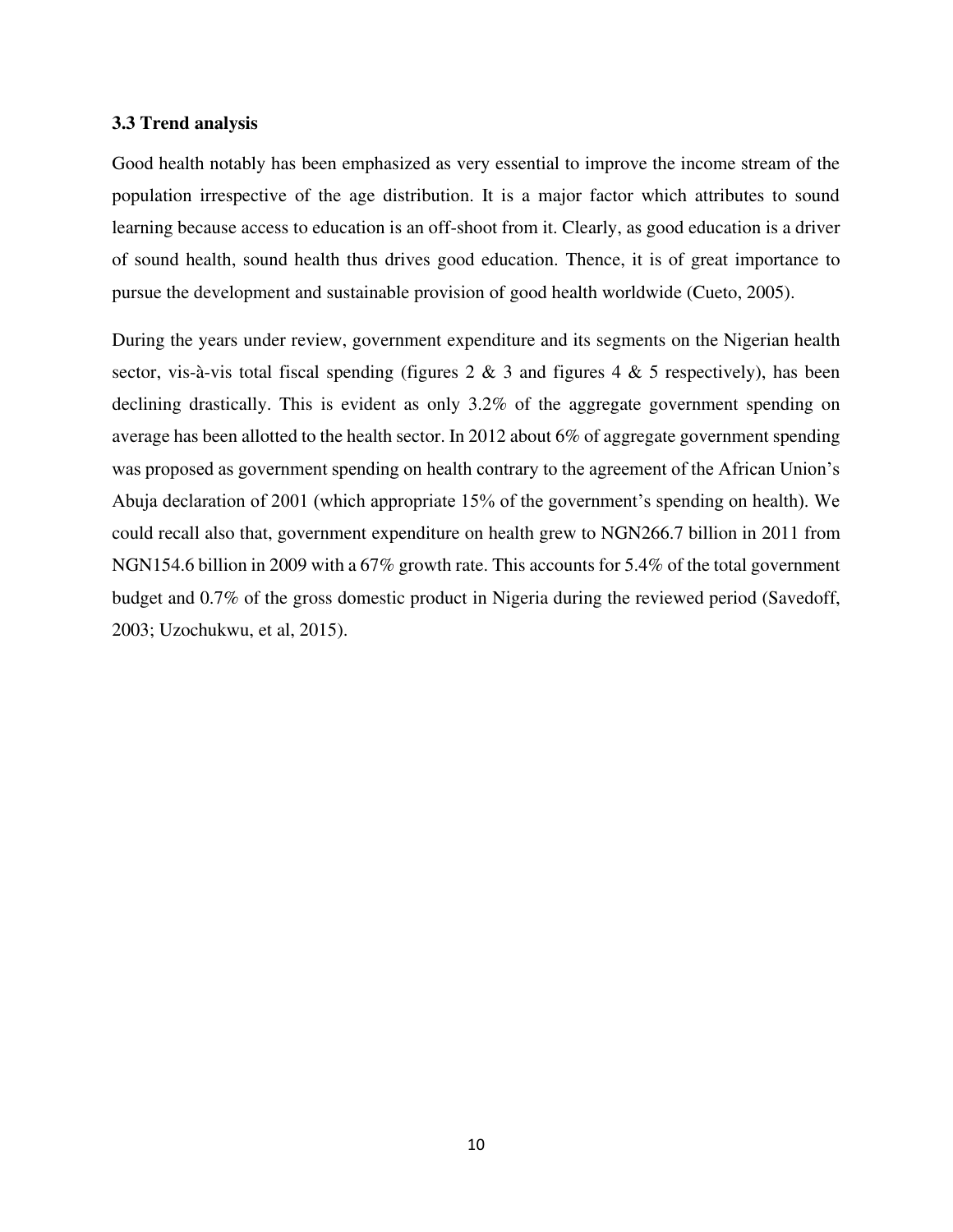

**Figure 2: Total Government Expenditure 1977 – 2015** 

Source: CBN and NBS Statistical Bulletin (various issues); Authors



**Figure 3: Total Government Expenditure Growth Rates 1977 – 2015** 

Source: CBN and NBS Statistical Bulletin (various issues); Authors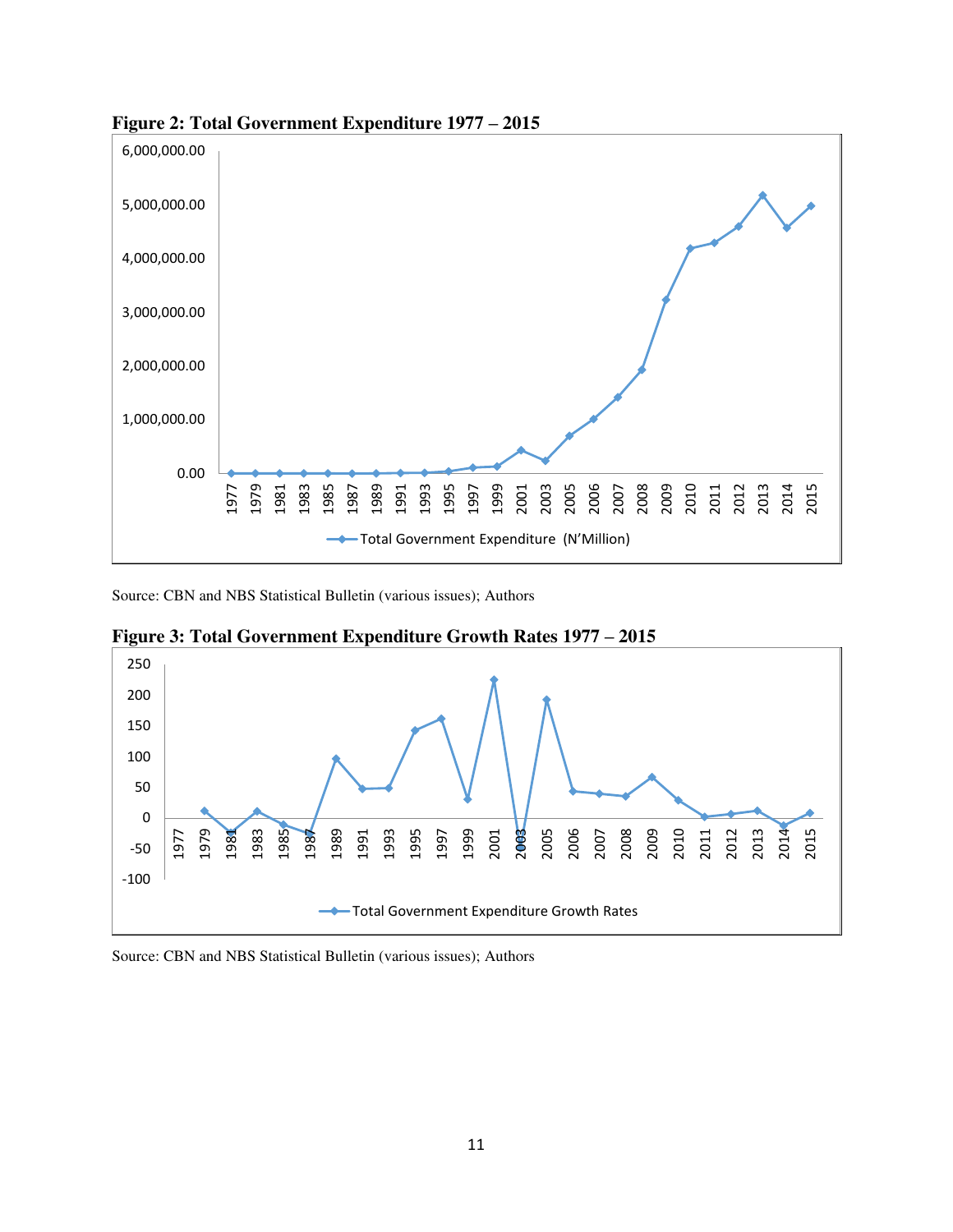

**Figure 4: Health Expenditure % of Total Government Expenditure 1977 – 2015** 

Source: CBN and NBS Statistical Bulletin (various issues); Authors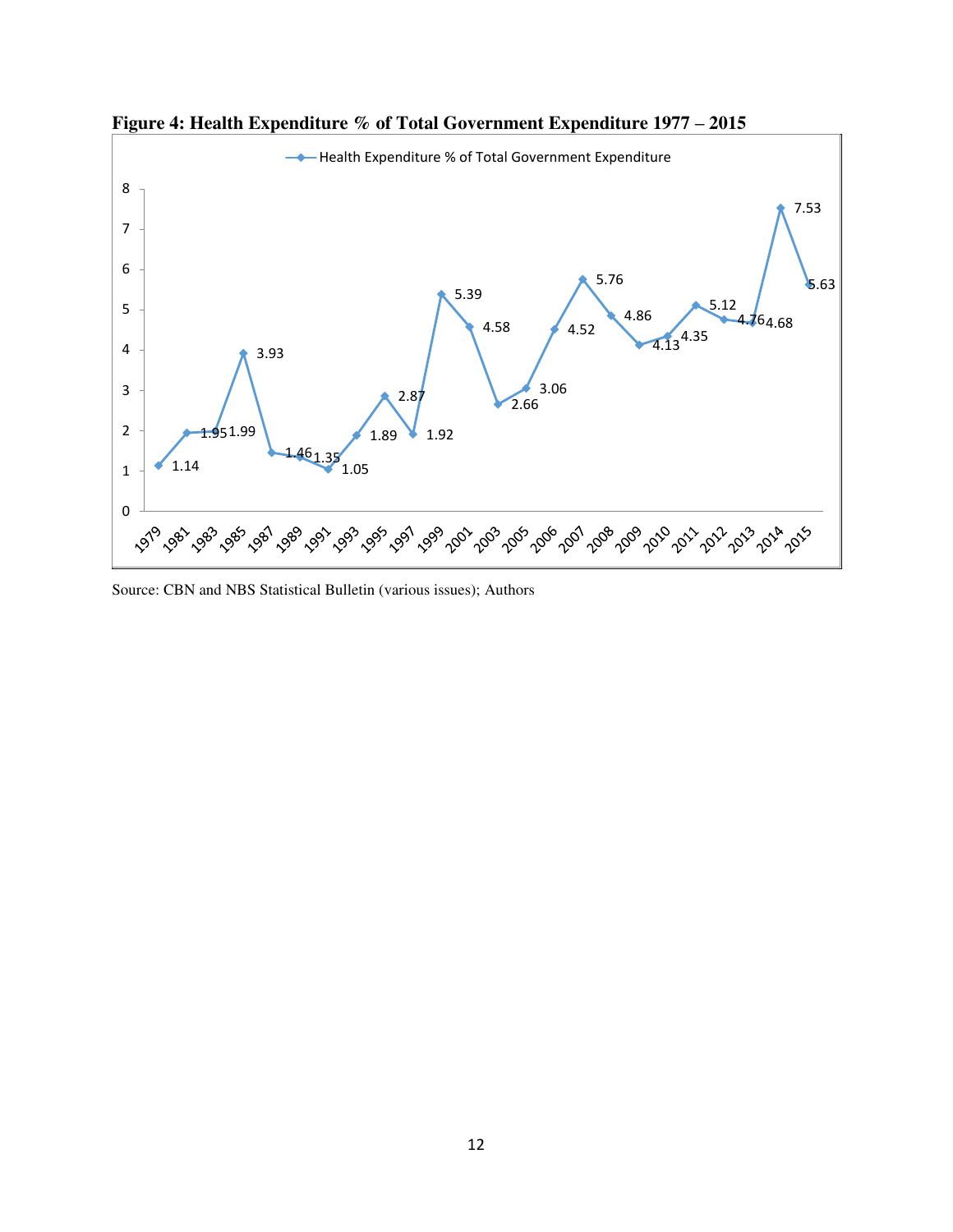

**Figure 5: Government Recurrent and Capital Health Expenditure Nexus 1985 - 2014** 

Source: CBN and NBS Statistical Bulletin (various issues); Authors

Also in Nigeria, government spending on health was less than \$8 per capita compared to the \$34 recommended globally; and private expenditures is estimated to be over 70% of total health expenditure with most of it coming from out-of-pocket expenditures in spite of the endemic nature of poverty. More so, there is no broad-based health financing strategy (Federal Ministry of Health, 2004). Despite the governments' resolution to allocate reasonable budgets to the health sector, there had been evidence of erratic and non-release of such allocated budgets. The non-release of these allocated budgets thereof provides an indication amidst other reasons for the significant poor performance of the sector (Uzochukwu, et al., 2015).

Budgetary funding for health care systems thus as well have not proved supportive to the less privileged in the society, because most of these persons have settlements in the rural areas while the government more often focus on the urban areas. In consequence, rural areas comprising these indigent persons thereby depend majorly on erratic funding from donor agencies, social responsibilities from corporate agencies and the few wealthy in these rural areas (Taiwo, et al., 2014).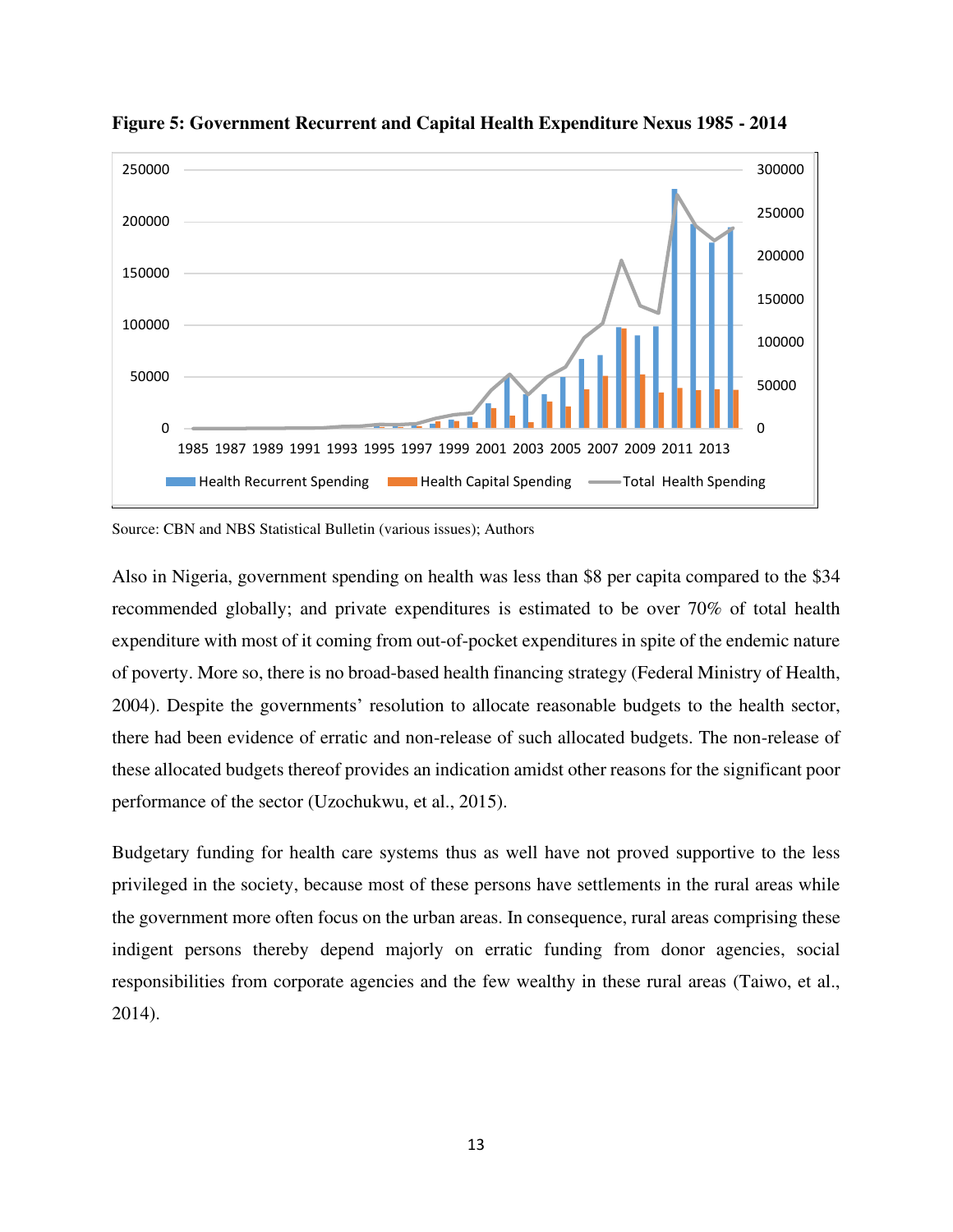#### **4.0 Methodology**

#### **4.1 Theoretical Framework**

Public spending is made apparent from Keynesian macroeconomics as such, which can have a significant impact on economic growth. A rise in government spending is therefore effective in producing some beneficial results (Herrera and Pang, 2005). According to economic theory, expenditure on public health, the amount of capital formation and labor productivity are anticipated to partially determine the level of economic growth in Nigeria (Ichoku and Fonta, 2006; Odior, 2011).

Public health expenditure is anticipated to have a favorable sign as it is anticipated that a rise in public health expenditure will enhance the health of the labor force (Filmer and Prittchet, 2007) and thus boost their productivity. In the same vein, it is inevitable that enhanced labor productivity will boost gross national production (Novignon et al, 2012).

On the other hand, capital formation is anticipated to have a favorable effect primarily because an increase in capital formation represents a rise in investment, which is supposed to result in a rise in domestic production. While the impact of productivity of labour-power is also anticipated to be positive, because increased productivity in the labor force will result in higher production. It also enhances overall supply and sustainability (Saad and KalaKech, 2009).

#### **4.2 Analytical Framework of the Model**

The economic growth model used in this research is based, with little alteration, on the neoclassical Solow production function. According to Romer's definition, economic growth is a function of capital accumulation, an extension of labour-power and an "exogenous" factor, technological advancement which makes physical capital and labor more productive (Mankiw, Romer and Weil, 1992), Hartshorne (1985) as quoted in Saad and KalaKech (2009), Romer (1996) as quoted in Novignon et al. (2012), and Odusola (2002).

However, this model was remodified with the inclusion of human capital  $(H<sub>t</sub>\beta)$ , thus:

As,*<sup>Y</sup><sup>t</sup> <sup>K</sup><sup>t</sup> <sup>A</sup> <sup>L</sup>tt* <sup>=</sup> ( )……………………………………………… (1)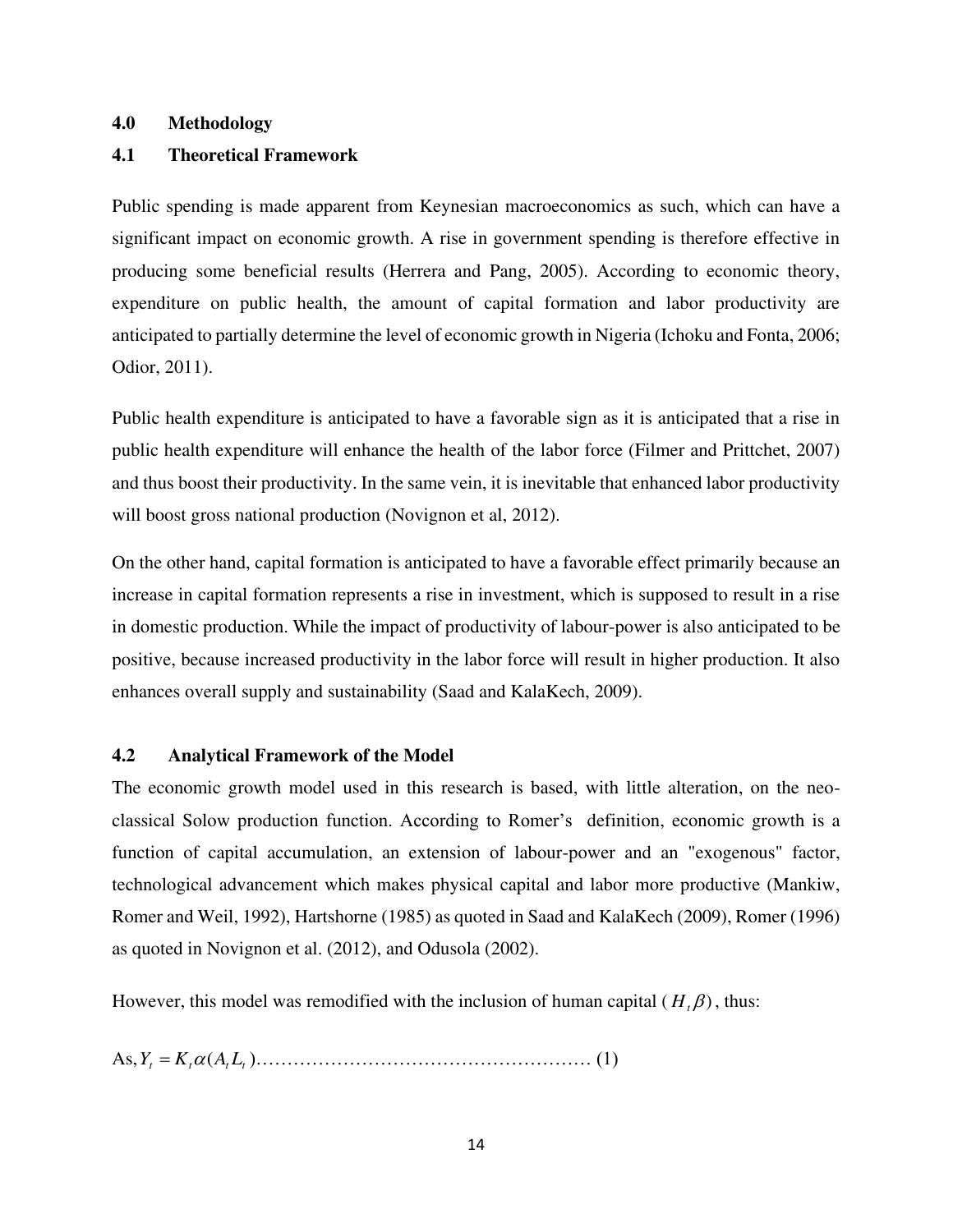Where,

*Yt = Aggregate real output; K = Capital stock; A = Efficiency factor; t = Time dimension; L = Labour* 

We modify by adding human capital  $(H_t, \beta)$ ;

So, ( ) *<sup>Y</sup><sup>t</sup>* <sup>=</sup> *<sup>K</sup>t* <sup>+</sup> *<sup>H</sup>t <sup>A</sup> <sup>L</sup>tt* …………………………………….. (2)

The linearized equation for the above will appear as:

*LogY<sup>t</sup>* <sup>=</sup> log *<sup>K</sup><sup>t</sup>* <sup>+</sup> log *<sup>H</sup><sup>t</sup>* <sup>+</sup> log( *<sup>A</sup> <sup>L</sup>tt* )......................................( )3

Re-written as:

*LGDP* <sup>=</sup> <sup>0</sup> <sup>+</sup>1*LGFCF* <sup>+</sup> <sup>2</sup>*LTGEH* <sup>+</sup>3*LF* <sup>+</sup> ..........................( )4

where,

 $Log Y_t$  = Real output proxied as *Log* of Gross Domestic Product (*LGDP*);  $log K_t$  = log of capital stock proxied as  $Log$  of Gross Capital Formation ( $LGFCF$ );  $LogH_t = log$  of human capital proxied as *Log* of Health Care Expenditure (*LTGEH*);  $\log L_t = \text{Log of labour force provided as}$ Log of Secondary School Enrolment ( *LF* ).

The apriori economic expectations are:

 $\alpha$ 0 > 0,  $\alpha$ 1 > 0,  $\alpha$ 2 > 0,  $\alpha$ 3 > 0

#### **4.2.1 The Hypotheses**

This study verifies the null and the alternative hypotheses stated below:

**H0:** There exist no significant relationship between government health care expenditures and economic growth in Nigeria.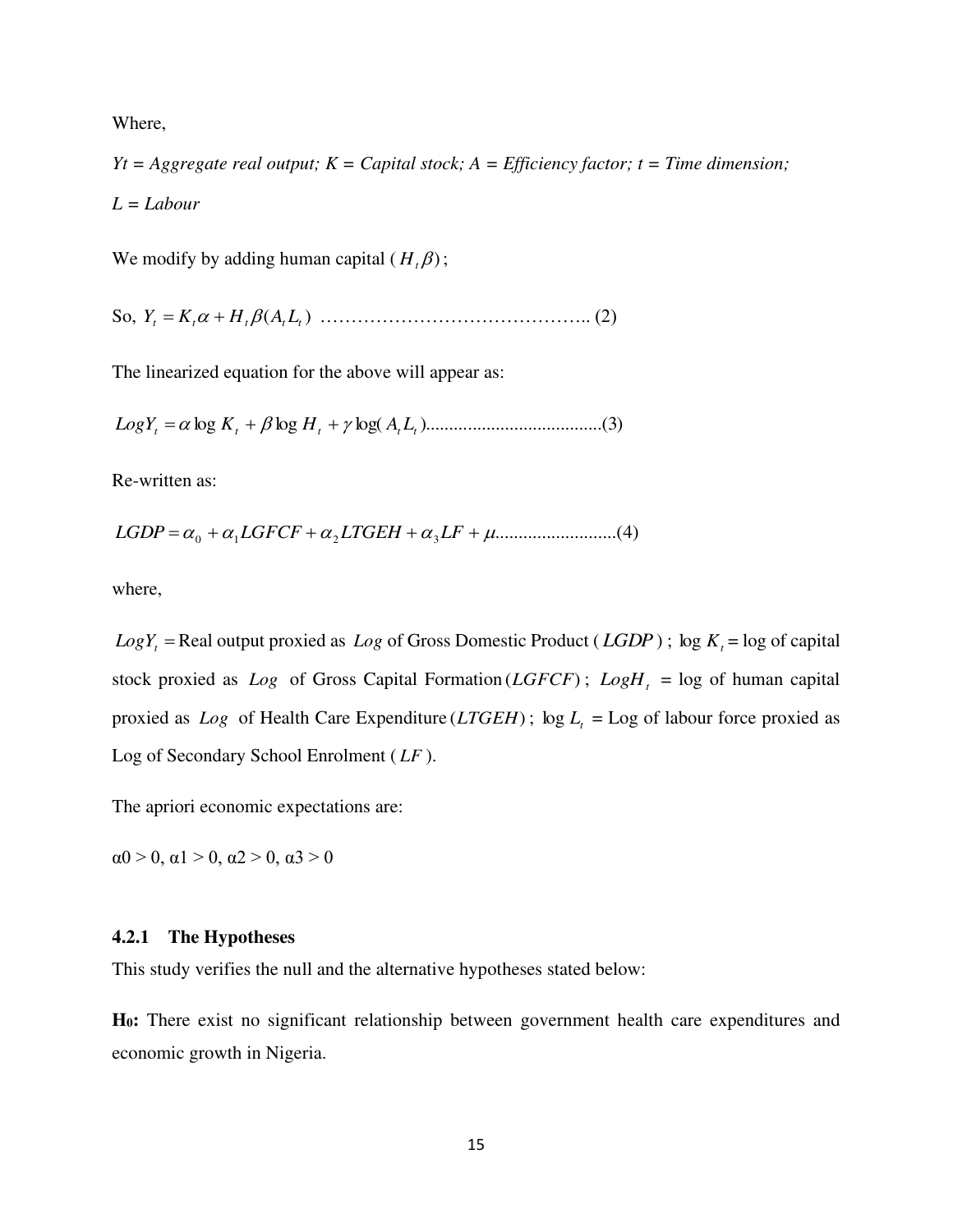**H1:** There is a significant relationship between government health care expenditures and economic growth in Nigeria.

# **4.3 Source of Data**

The data utilized in this study consists of annual observation of time series data on Real Gross Domestic Product (RGDP), Gross Fixed Capital Formation (GFCF), Total Government Expenditure on Health (TGEH) and Labour Force (LF) in Nigeria from 1980-2015 as obtained from various Central Bank of Nigeria (CBN) Statistical Bulletins and National Bureau of Statistics (NBS).

# **5.0 Results and Discussions**

# **5.1 Descriptive Analysis**

From the descriptive statistics (Table 1), results shows on the average, Nigeria's Real Gross Domestic Product (RGDP) was N1917344.0 billion over the period under review but of which such could be considered, in view of the prevalent poor quality of life in the country, to not have impacted much in improving the living standard of the country's citizenry since the major drivers of the income growth were from non-real sectors of the economy (CBN and NBS Statistical Bulletin, various issues).

|                     | <b>RGDP</b> | <b>GEH</b>   | <b>GFCF</b> | LF       |
|---------------------|-------------|--------------|-------------|----------|
| Mean                | 1917344.    | 7794730.     | 392016.4    | 17.75245 |
| Median              | 12.63273    | 8.365359     | 12.37539    | 17.63560 |
| Maximum             | 69023930    | $2.81E + 08$ | 14112170    | 18.26655 |
| Minimum             | 10.35923    | 3.721105     | 8.923231    | 17.10853 |
| Std. Dev.           | 11503986    | 46768332     | 2352026.    | 0.389155 |
| <b>Skewness</b>     | 5.747049    | 5.747049     | 5.747049    | 0.163066 |
| Kurtosis            | 34.02857    | 34.02857     | 34.02857    | 1.476261 |
| Jarque-Bera         | 1642.330    | 1642.330     | 1642.330    | 3.642213 |
| Probability         | 0.000000    | 0.000000     | 0.000000    | 0.161847 |
| Sum                 | 69024376    | $2.81E + 08$ | 14112591    | 639.0881 |
| Sum Sq. Dev.        | $4.63E+15$  | $7.66E+16$   | $1.94E+14$  | 5.300451 |
| <b>Observations</b> | 36          | 36           | 36          | 36       |

**Table 1: Descriptive Statistics of Variables** 

Source: Authors, using EViews7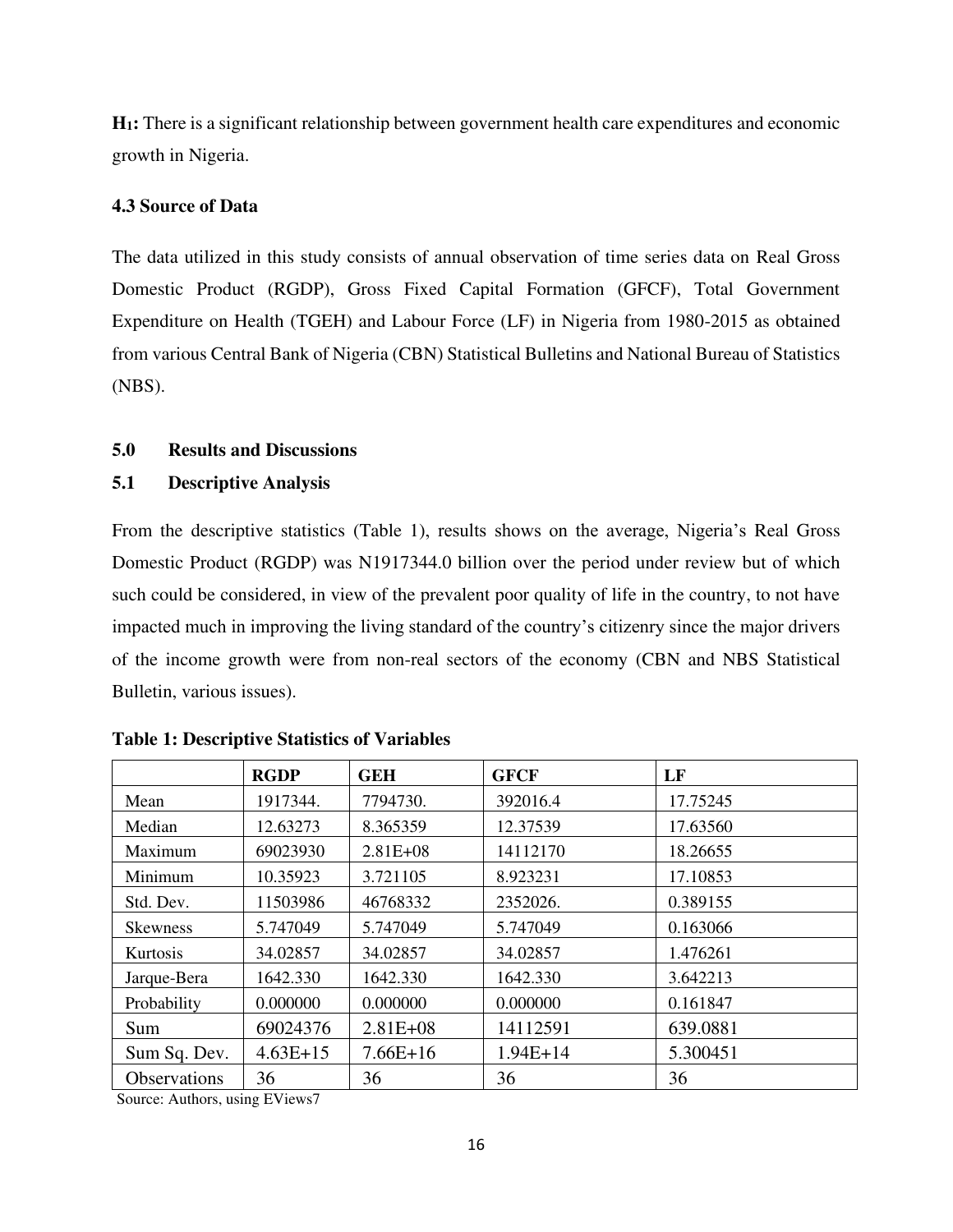Also by implication, the foregoing thereof shows that the income growth had not much trickle down to the poor rural communities – harboring a huge quantum of the country's Labour Force (LF) though Government Expenditure on Health (GEH) averaged N 779473.0 million for the period under review. However, a less than 5 percent p-value of GEH and Gross Capital Formation (GFCF) attests of their capability of being significant predictors of RGDP.

# **5.2 Empirical Estimate of the model**

In Table 2, the result of the equation estimated to verify the impact of government health care expenditures on economic growth is presented.

| Dependent Variable: RGDP   |             |            |                       |        |
|----------------------------|-------------|------------|-----------------------|--------|
| Method: Least Squares      |             |            |                       |        |
| Date: 11/09/18 Time: 09:22 |             |            |                       |        |
| Sample: 1980 2015          |             |            |                       |        |
| Included observations: 36  |             |            |                       |        |
| Variable                   | Coefficient | Std. Error | t-Statistic           | Prob.  |
| <b>GEH</b>                 | 0.253963    | 0.005343   | 47.53018              | 0.0000 |
| <b>GFCF</b>                | $-0.158777$ | 0.106246   | $-1.494434$           | 0.1449 |
| LF                         | 0.487371    | 0.506737   | 0.961783              | 0.3434 |
| $\overline{\rm C}$         | 3.873197    | 7.820633   | 0.495254              | 0.6238 |
| R-squared                  | 1.000000    |            | Mean dependent var    |        |
| Adjusted R-squared         | 1.000000    |            | S.D. dependent var    |        |
| S.E. of regression         | 0.341458    |            | Akaike info criterion |        |
| Sum squared resid          | 3.730993    |            | Schwarz criterion     |        |
| Log likelihood             | -10.27859   |            | Hannan-Quinn criter.  |        |
| F-statistic                | $1.32E+16$  |            | Durbin-Watson stat    |        |
| Prob(F-statistic)          | 0.000000    |            |                       |        |
|                            |             |            |                       |        |

**Table 2: OLS regression result for the model** 

Estimation Command:

======================== LS RGDP GEH GFCF LF C

Estimation Equation:

========================  $RGDP = C(1)*GEH + C(2)*GFCF + C(3)*LF + C(4)$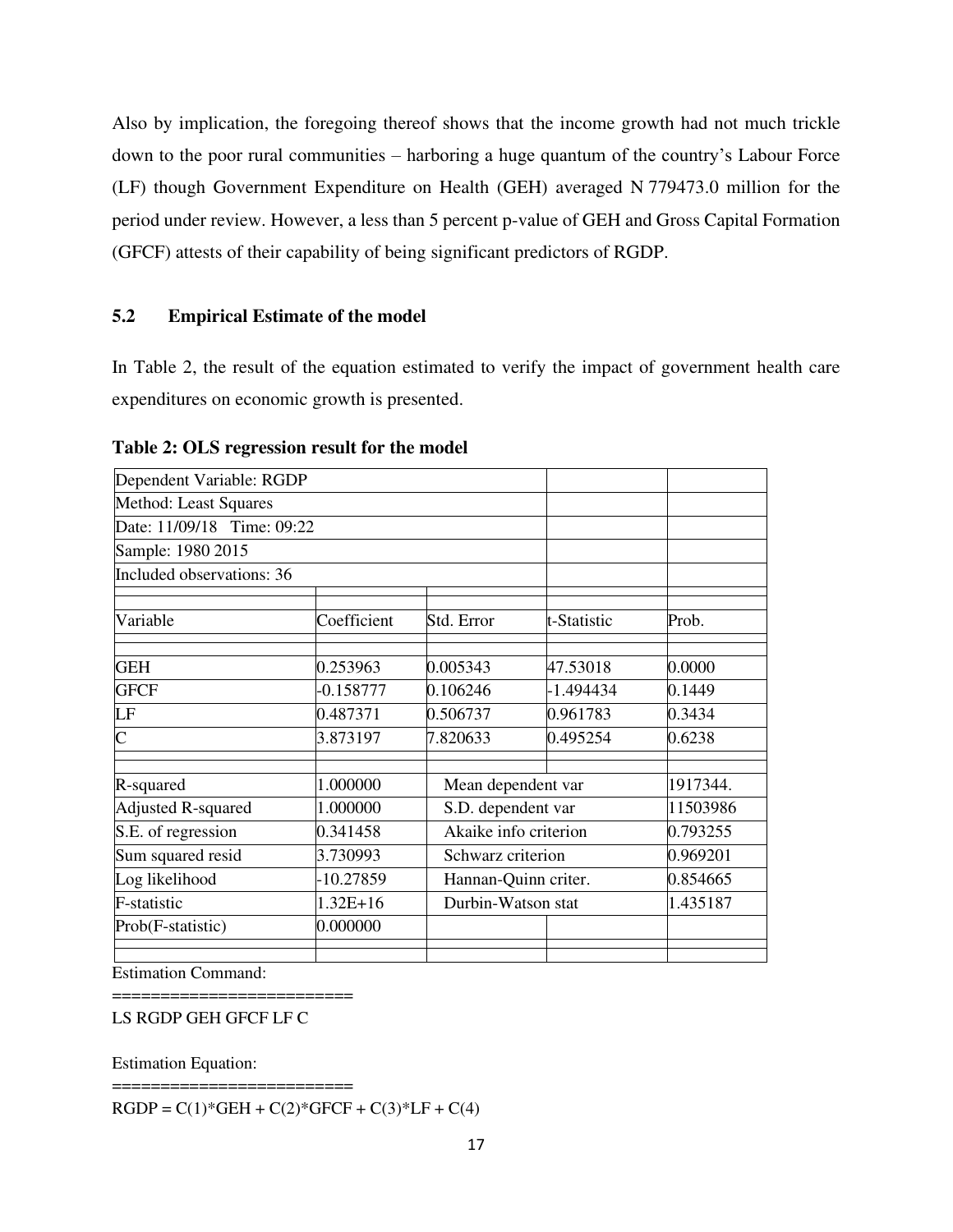Substituted Coefficients:

========================

RGDP = 0.253963176572\*GEH - 0.15877712918\*GFCF + 0.487370801436\*LF + 3.87319701706 Source: Authors, using EViews7

The above result stated that government expenditure on health has positive coefficient and it is significant at 1% level (Table 2). Thereof, a direct relationship exists between government spending on health and gross domestic output in Nigeria. This suggests that a unit increase in the government spending on health increased the RGDP by 25 percent. Thus, ceteris paribus, the enhanced public expenditure policy on health in Nigeria could be reiterated to have contributed positively to real output growth in Nigeria, just as in similar terms established in Ichoku and Fonta (2006) and Odior (2011).

On the contrary, the gross fixed capital formation has a negative sign but not statically significant (Table 2). Such a relationship suggests an indirect one between gross fixed capital formation and gross domestic output in Nigeria, implying that the increase in gross fixed capital formation over the years under review has not been effective in increasing national income. The result (Table 2) shows that real Gross Domestic Product decreased by about 16% for every 1% increase in Gross Fixed Capital Formation.

Lastly, labor force has a favorable coefficient, although not significant at 10 percent, it appears to be the most efficient predictor / factor / variable contributing to Nigeria's production development, but still incomplete in terms of its effect on RGDP (Table 2). However, this is recounted due to the elevated magnitude of its coefficient, i.e. an increase of at least 48 percent in RGDP attributed to 1 percent increase in this variable.

In addition, the adjusted R-squared (R2) value for the model is evidently high, pegged at 100 percent (Table 2) and implies that overall health expenditure, gross capital formation and labor force accounted for about 100 percent variations in Real Gross Domestic Product (RGDP) over the years in the Nigerian economy. The outcome also demonstrates that the regression has a suitable fitness.

Moreover, in comparing half of each coefficient with its standard error, the model finds that the normal deviations are less than half of the coefficients values of the factors. For example, the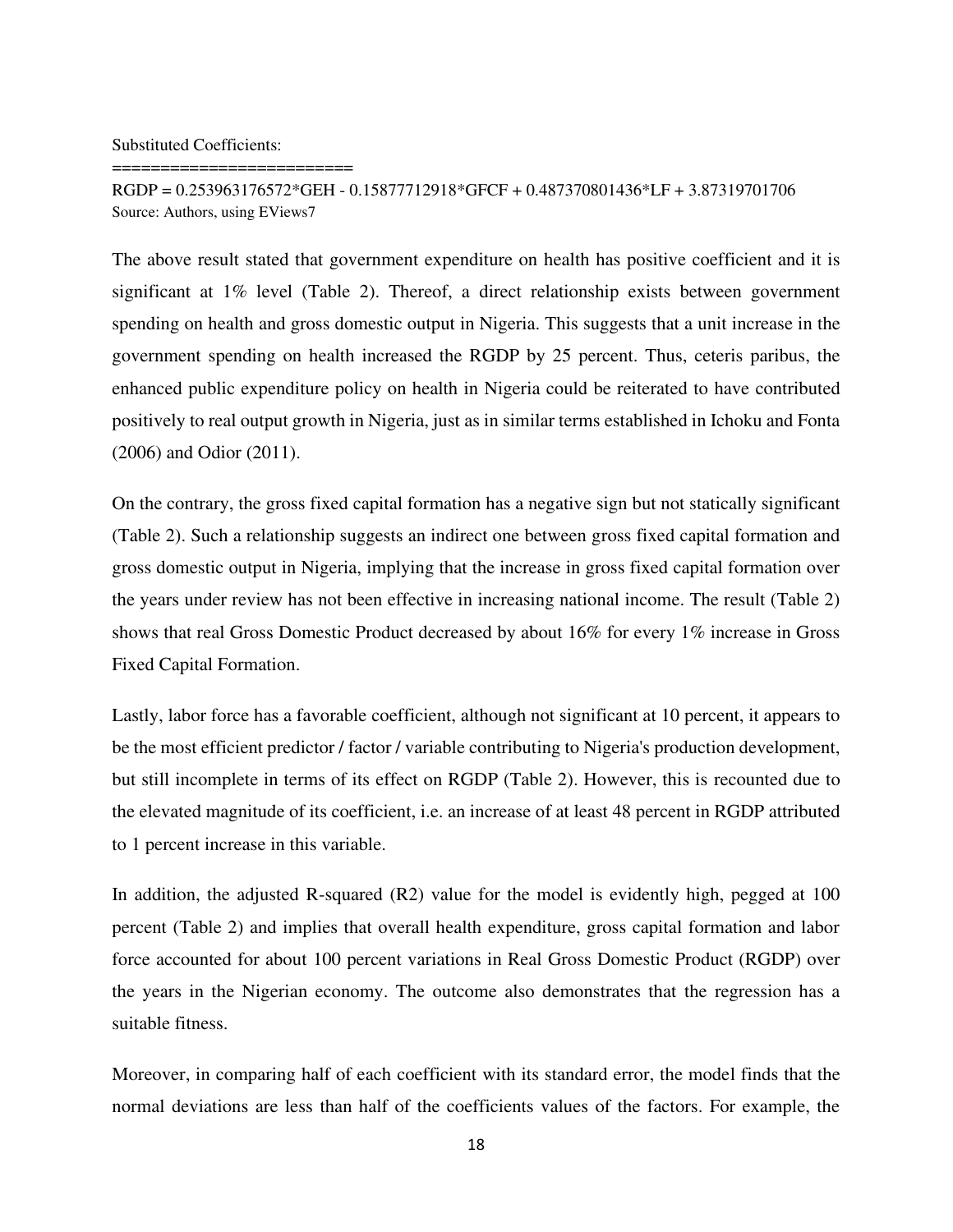standard error of 0.005343 in health expenditure is less than half the variable coefficient of 0.253963. The variable could therefore be considered statistically important. Again, the capital formation standard error (0.106246) is less than half the variable coefficient (i.e. -0.158777). But for labour-power the standard error is 0.506737, while its coefficient value is 0.487371. However, given that the interest variable (GEH) is important, the general forecast could be regarded statistically important with the model.

Besides, the F 1.32 statistic is significant at a rate of 5 percent and this demonstrates that the explanatory variables are important determinants of economic growth. Also, Durbin Watson's value is 1.4352 for the model, and this falls within the specific region, though with the implication that there is only a positive first-order serial autocorrelation among the model's explanatory variables.

In summary, since the various econometric tests applied in this research demonstrate a statistically important connection between dependent and autonomous factors from the model, we dismiss the null assumption that: there exist no significant relationship between government health care expenditure and economic growth in Nigeria.

#### **5.3 Further Discussions**

Such relationship(s) as highlighted in the preceding paragraph(s) (see section 5.2), and as expressed in economic literature thus reflect the tripartite possibilities that government expenditure on health could engender (Figure 6). More so, the foregoing is as supported in Saad and Kalakech (2009), Oluwatobi and Ogunrinola (2011), Novignon et al. (2012) and AFDB et al. (2017).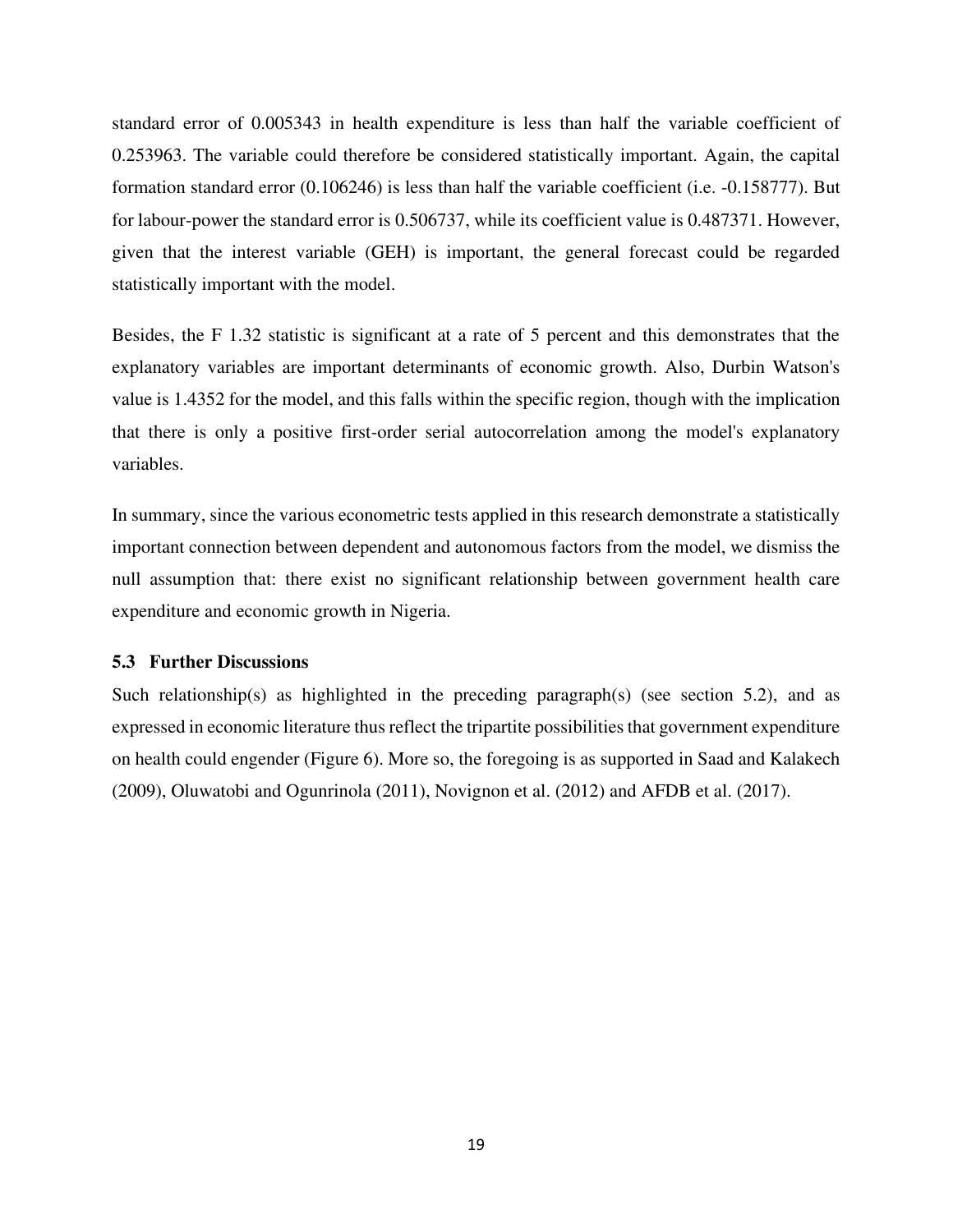



Source: Authors

First, the immediate case could result whereby health care institutions are made available to render requisite health care services and they in turn make available to the working-age population or labour force unconditional treatment for their deteriorating health due to work engagements, and their affiliated work organizations empowering them to access health care.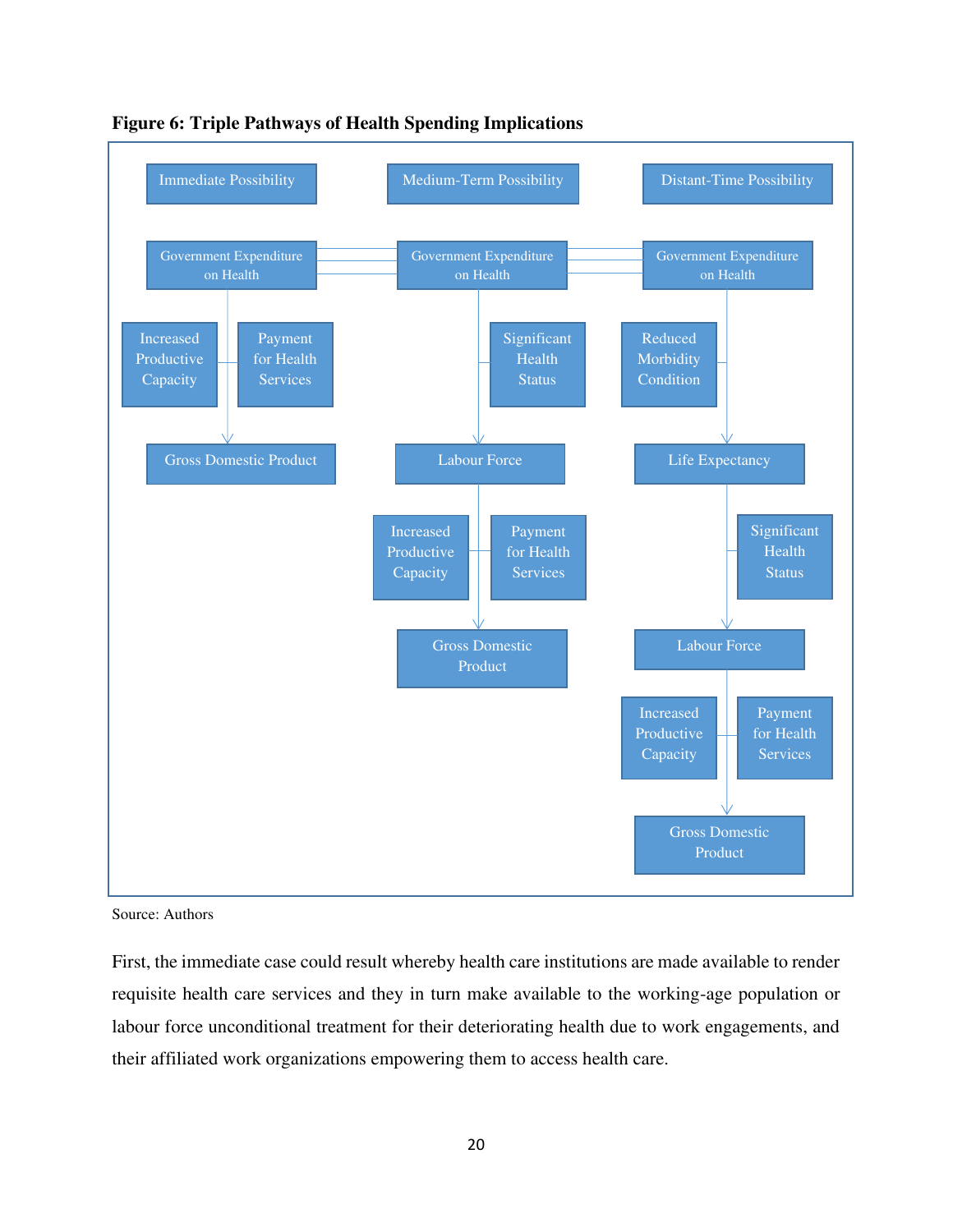Secondly on assumption of the effectiveness of health care institutions, the efficacy of government expenditure on health to engender a sustainable labour force would be in terms of health care institutions being ready to offer the working-age population opportunities to preserve or maintain their health status, and whereby same health care institutions provide them unconditional health care services and their affiliated work organizations evidently empower them to access health care such (i.e. government expenditure on health) ultimately could help foster economic growth.

Third, with government expenditure on health focused on primary health care  $(PHC) - i.e.$ particularly providing communal or targeted health services such would in no small measure promote health care accessibility that is efficacious to counteract basic ailments of the workingage populace and so reduce their susceptibility to these ailments (or foster health care accessibility which is capable to reduce their morbidity condition and improve their life expectancy). Furthermore as earlier mentioned, on assumption of the effectiveness of health care facilities, whereby existing health care facilities are made ready to offer the working-age populace opportunities to preserve or maintain their health status and same health care facilities providing them unconditional health care services with their affiliated work organizations evidently empowering them to access health care, the recounted government expenditure on health to engender a sustainable labour force could ultimately help foster economic growth.

Exclusion thereof is recognized of the sect of the country's (working-age) population or labour force not engaged in paid-employment, and so their demand for health care services obviously can be at best ensured on basis of social service provision, borne or made feasible by the government or non-governmental organizations.

#### **6.0 Conclusion, Recommendations and Suggestions for further research**

This paper examined the trend in government spending on primary health care as well as its relationship to Nigeria's economic growth over the period 1980 and 2015, using the Ordinary Least Square technique. The research discovered that for the period under review, consecutive public administrations in Nigeria put greater emphasis on recurrent spending on health (see Figure 5). The results also demonstrate a beneficial connection between spending on health care and economic growth in line with our a priori expectations (see Table 2). The same connection applies to labor power and economic growth, but is nonetheless inconclusive, while there is also proof of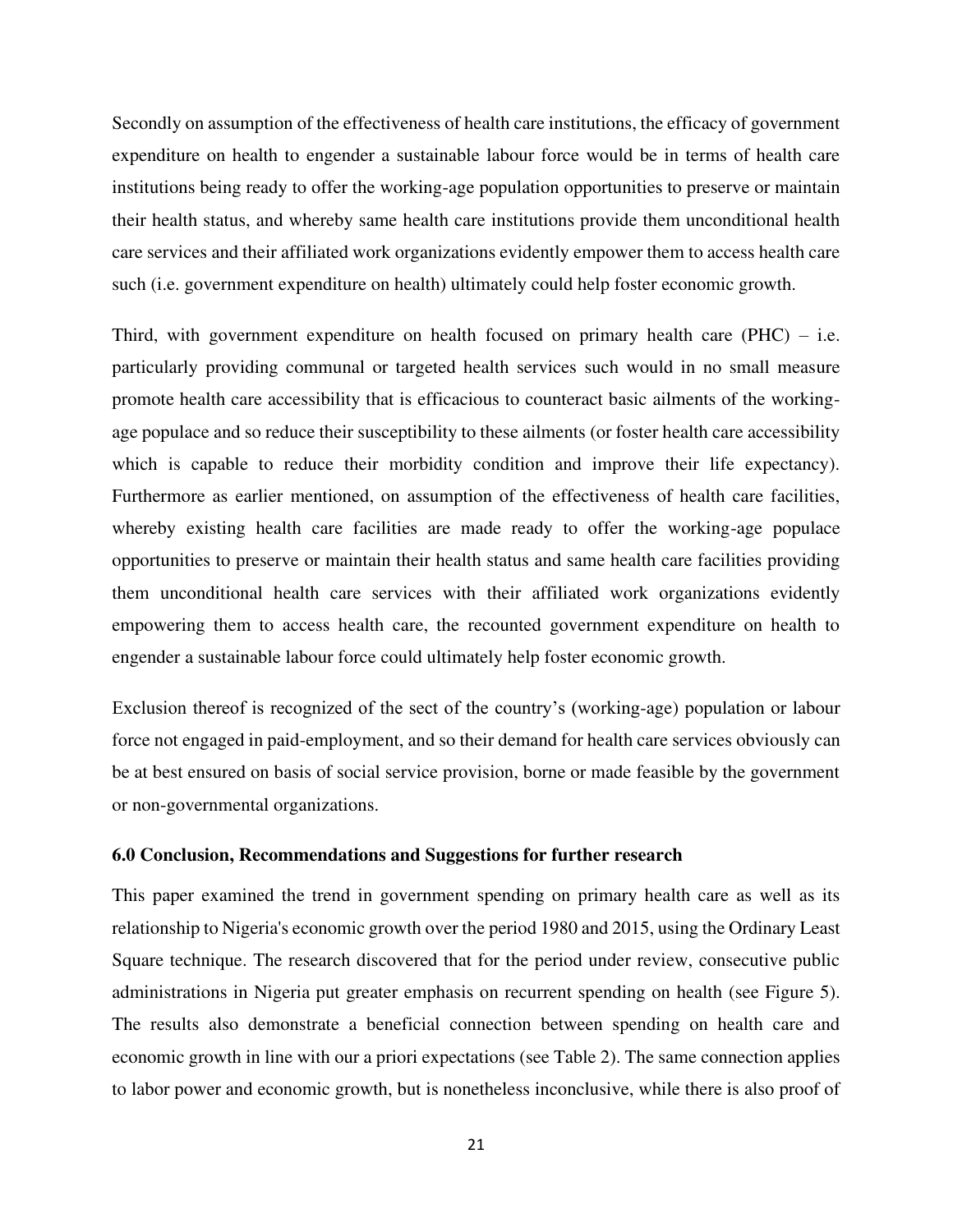an inverse connection between gross fixed capital formation and economic growth though not statistically significant (see Table 2).

The study also disclosed that government spending on health comparatively has a higher effect on Nigeria's real output (Table 2). Therefore, it would not be out of place to suggest that public expenditure has a crucial connection to any nation's growth and development, as well as the efficient and effective use of resources allocated to the health sector will help improve citizens ' lives, population health, life expectancy, effectiveness, and labor force productivity.

A succinct suggestion from the research is therefore the need for policymakers and other stakeholders in the health sector administration of the country to devote more attention to the industry and release / increase its annual budget allocation as appropriate. Nevertheless, the key to excellent outcomes lies not in the usual increase of specific budget allocations, but in the implementation of a scheme of government finances that connects specific spending and income choices to the extent necessary and ensures that the assigned fund is used as transparently as possible.

The ill-formulation and poor implementation of primary health care policy programmes as well as the non-commitment on the part of the federal government to health sector development initiatives amidst others established from this study duly relates to the emphasis made by previous studies such as Bakare et al.(2011), Abdulraheem et al. (2012), Ude et al. (2014), Okoli et al. (2016) and Ang et al (2017) that, in context to the Nigerian environment and other developing nations the practice and or delivery of primary health care services is still faced with major challenges and constraints of shortage of funds which as a result hamper its development, but active government support could yield substantial improvement. However, more emphasis need be placed on the capital expenditures on health as this will facilitate rapid development of the sector.

Findings also indicate that government spending on primary health care is essential to enhancing citizens ' socio-economic well-being and the general public. In a manner, Nigeria's budgetary allocation to the health sector in recent times (see figures 4 and 5) may have partially hampered sustainable investment in human capital growth in the country. Meanwhile, in an effort to address some of the human limitations identified in the delivery of health care services (see Section 3.2), health workers could be trained and retrained to be more efficient, and more workers (labor) could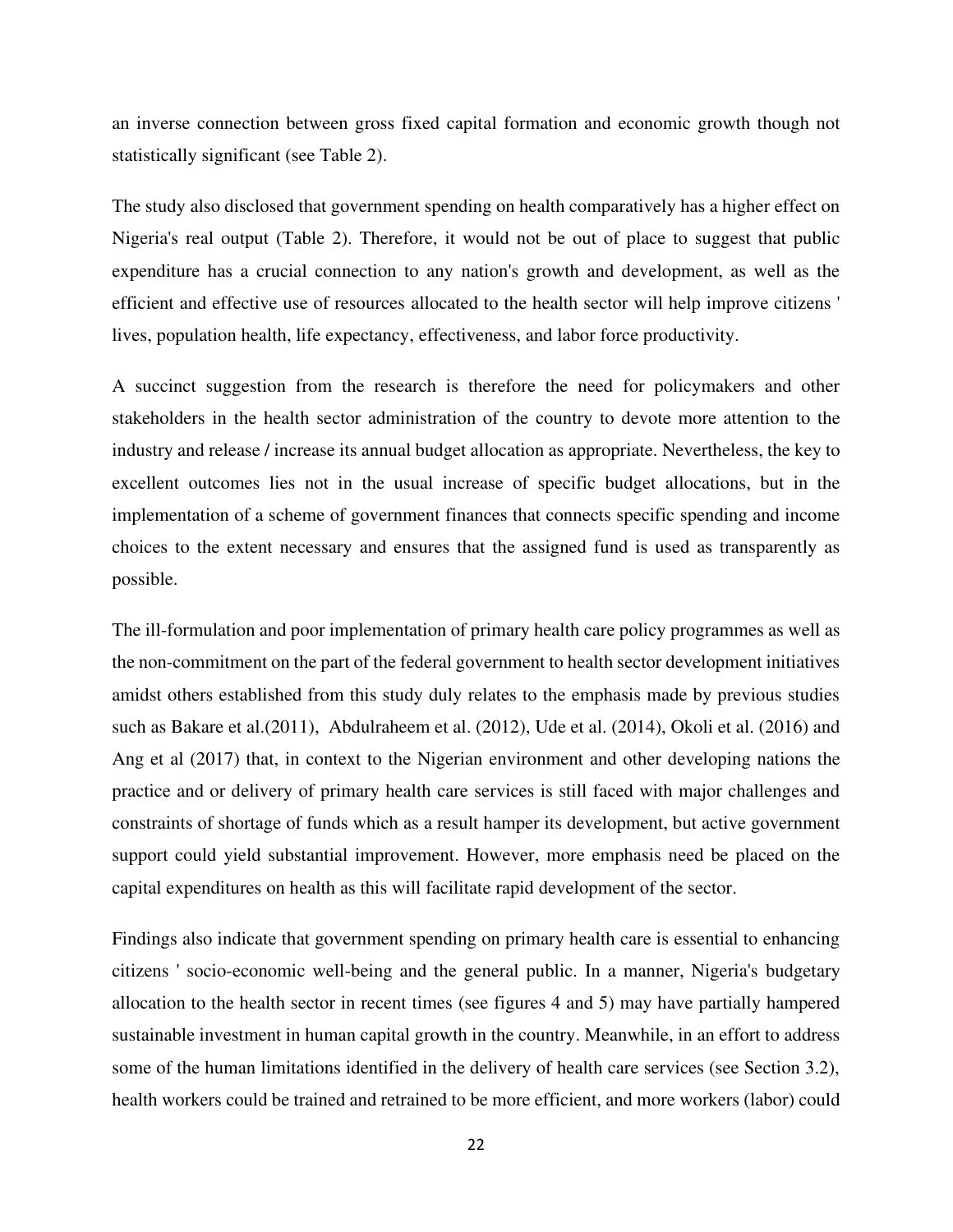be recruited into the health sector in order to bring about development not only in the sector but in the economy as a whole.

AFDB (2013) affirmed that reinforcing health care systems and ensuring equity in access to health services are particularly significant priorities for African countries ' governments in the future. Moreover, AFDB et al (2017) argue that bad health hazards have a possibly huge effect on harming productivity and hence development, which invariably indicates a powerful preventive case to invest in efficient health systems. That, the poor are suffering from the burden of ill health disproportionately. Therefore, investing in health is both pro-poor and allowing the development of a productive workforce.

Other recommendations also vital in addressing the identified constraints include: (1) The tiers of government need help to facilitate an enabling environment for local and international agencies to ensure that comprehensive primary health care is practiced as against the selective primary health care which is not inclusive, (2) Community-oriented health care programmes and policies should be fostered in all local government areas, and (3) The federal government could further empower and motivate health workers to carry out health education and training in rural communities, for proper understanding of the real benefit of primary health care and also ensure proper implementation. In effect therefore, there is the call for top-down approach between government / policy makers and community stakeholders in strides for effort to ensure the development of the health sector, particularly in terms of achieving effective and efficient delivery / provision of primary health care services and for such effort to be in part a panacea to attain inclusive growth.

Finally, as this study make a case within the domain of (policy) implementation and health sector outcomes, further research could be to evaluate at the grass-root level the extent of accessibility and utilization of existing primary health care centres / facilities / services in current time to ascertain if still existent certain spatial, structural and or human constraints that undermine health sector outcomes and inevitably we attaining inclusive development. Such in a manner would be to build on efforts made in Abdulraheem et al (2012).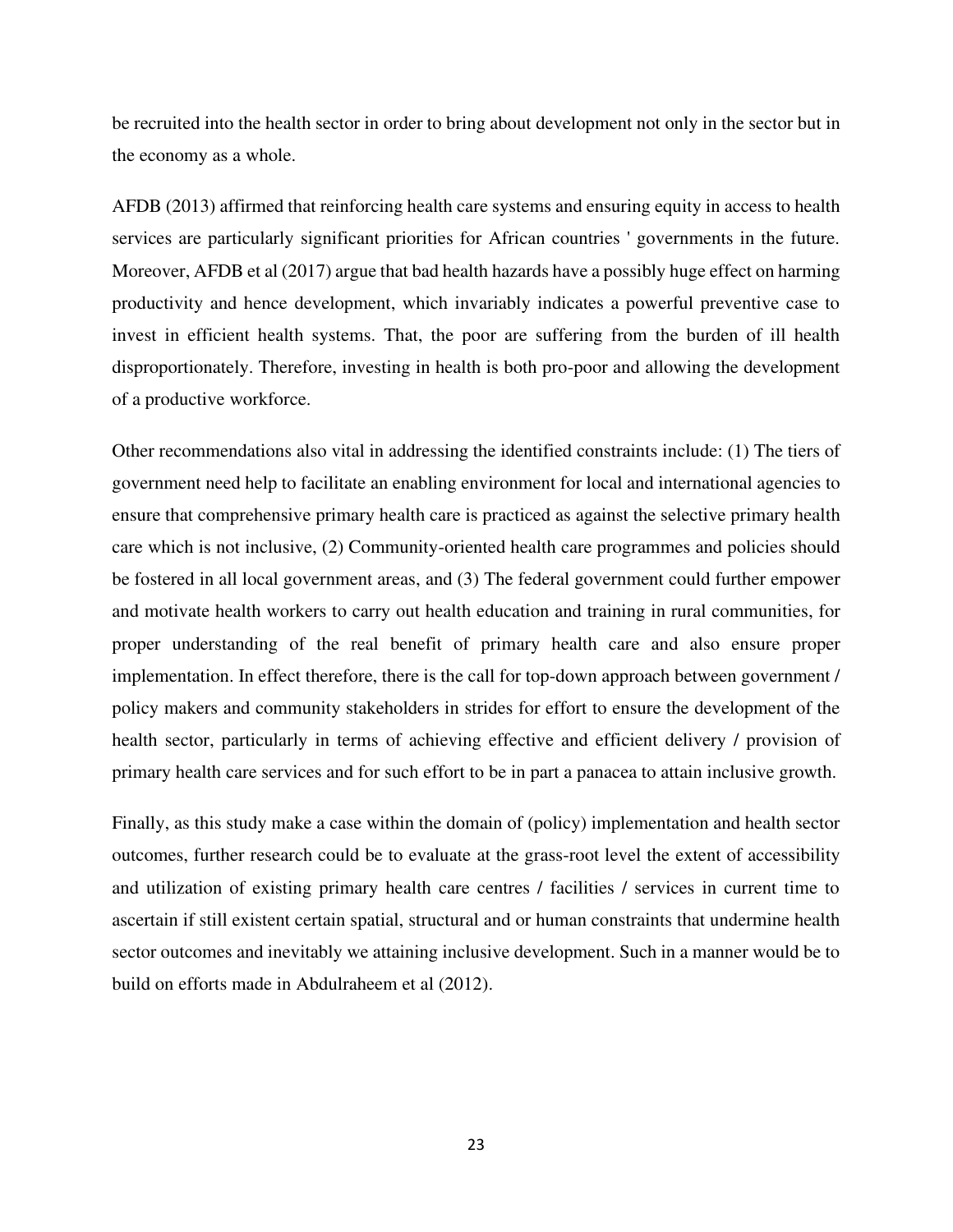#### **References**

- Abdulraheem, I.S. Oladipo, A.R. &Amodu, M.O. (2012) Primary health care services in Nigeria: Critical Issues and Strategies for enhancing the use of the rural community. Journal of Public Health and Epidemiology, 4(1): 5-13.
- Abimbola S. (2012) How to improve the quality of primary healthcare in Nigeria. The BMJ Bloggs
- Aigbiremolen, A.O, Alenoghena, I., Eboreime, E. and Abejegah, C. (2014a) Primary health care in Nigeria: From conceptualization to implementation. Journal of Medical and Applied Biosciences pp6 (2).
- Aigbiremolen, A.O, Alenoghena, I., Eboreime, E. and Abejegah, C. (2014b) Primary health care in Nigeria: Strategy and Constraints in Implementation. International Journal of Community Research 3(3):74-79.
- AEO Statistics [\(http://www.africaneconomicoutlook.org/en/statistics\)](http://www.africaneconomicoutlook.org/en/statistics)
- AFDB, OECD, UNDP and UNECA (2011) Africa Economic Outlook
- AfDB (2013) Health in Africa over the next 50 years. African Development Bank, Tunis [\(https://www.afdb.org/fileadmin/uploads/afdb/Documents/Publications/Economic\\_Brief\\_](https://www.afdb.org/fileadmin/uploads/afdb/Documents/Publications/Economic_Brief_) - Health in Africa Over the Next 50 Years.pdf.)
- AFDB, OECD and UNDP (2017) Africa Economic Outlook

(https://www.afdb.org/fileadmin/uploads/afdb/Documents/Publications/AEO\_2017\_Repo rt\_Full\_English.pdf)

- Anekoson J.I. (2013) A Comparative Analysis of Health Indicators of Nigeria and Rwanda: Nigerian Volunteer's Perspective. *American Journal of Public Health Research*1 (7): 177- 182.
- Ang, A.N.A., Cruz, S. A. M. T. dela, Pural, H. L. M. and Rosete, M. A. L. (2017) The Economic Determinants of Child Mortality in the Philippines: A Panel Analysis of 16 Regions, *Review of Integrative Business and Economic Research* 6(1):75-101
- Anyanwu, J. C. and Erhijakpor, A. E. O. (2009) Health Expenditures and Health Outcomes in Africa, *African Development Review* 21(2):400-33
- Baldacci, E., Clements, B., Gupta, S.and Cui, Q. (2008) Social Spending, Human Capital and Growth in Developing Countries, *World Development* 36(8):1317-1341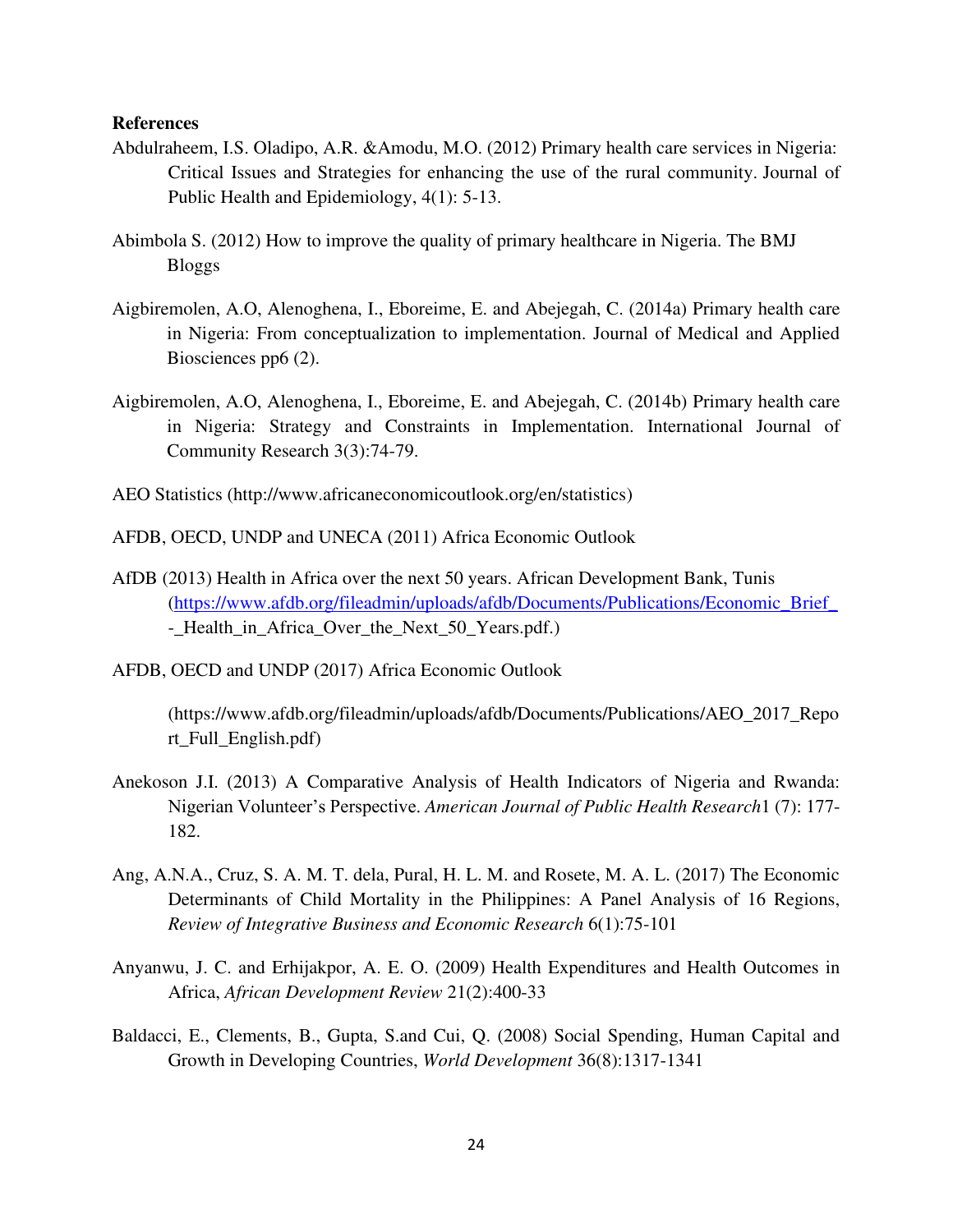- Bakare, A. S. and Olubokun, S. (2011) Health Care Expenditure and Economic Growth in Nigeria: An Empirical Study,*Journal of Emerging Trend in Economics and Management Sciences (JETEMS)*2(2):83-87
- Berger, M.C. and Messer, J. (2002) Public Financing of Health Expenditures, Insurance and Health Outcomes,*Applied. Economics*34 (17):2105-2113
- Bhatia, H. L. (2002), *Public Finance*, Vikas Publishing
- Brown, C. V. and Jackson, P M. (1990), *Public Sector Economics*, Blackwell Publishers
- Castro-Leal, F., Demery, J. and Mehra, K. (2000) Public Spending on HealthCare in Africa: Do the Poor Benefit? *Bulletin of the World Health Organization. PP*78:1.
- Cropper, M. L. and Sahin, S. (2009) Valuing Mortality in the Context of Disaster Risks, Policy Research Working Paper 4832 (Washington D.C., World Bank)
- Cueto, M. (2005) The Promise of Primary Health Care, *Bull World Health Organ;* 83(5):321 400.
- EInsurance (2015) Nigeria's National Health Insurance Scheme (NHIS) (http://www.einsurance.com.ng/nigerias-national-health-insurance-scheme-nhis/)
- Federal Government of Nigeria (FGN) (2007) Reaching every ward (REW) field guide in Immunization NPO, editor. Abuja: Federal Government of Nigeria; p. 1-13.
- Federal Ministry of Health, Nigeria (FMOHN) (2004) Revised National Health Policy. Abuja:
- Filmer, D. and Prittchet, L. (2007) Child Mortality and Public Spending on Health: How Much Money Matter? Policy Research Working Paper 1864 (Washington D.C., World Bank)
- Gupta S, Verhoeven M, Tiongson E, (2001). Public Spending on Healthcare and the Poor: IMF working paper 01127
- Gupta, S., B. Clements, and E. Tiongson (1998) Public Spending on Human Development, *Finance and Development* 35(3):10–13
- Gupta, S., V. Marijn, and R. T. Erwin (2001) The Effectiveness of Government Spending on Education and Health Care in Developing and Transition Economies. *European Journal of Political Economy* 18
- Gupta, S., M. Verhoeven, and E. Tiongson (2002).Public Spending on Health Care and the Poor, *Health Economics* 12(8): 685–96; Also reprinted in S. Gupta, B. Clements, and G.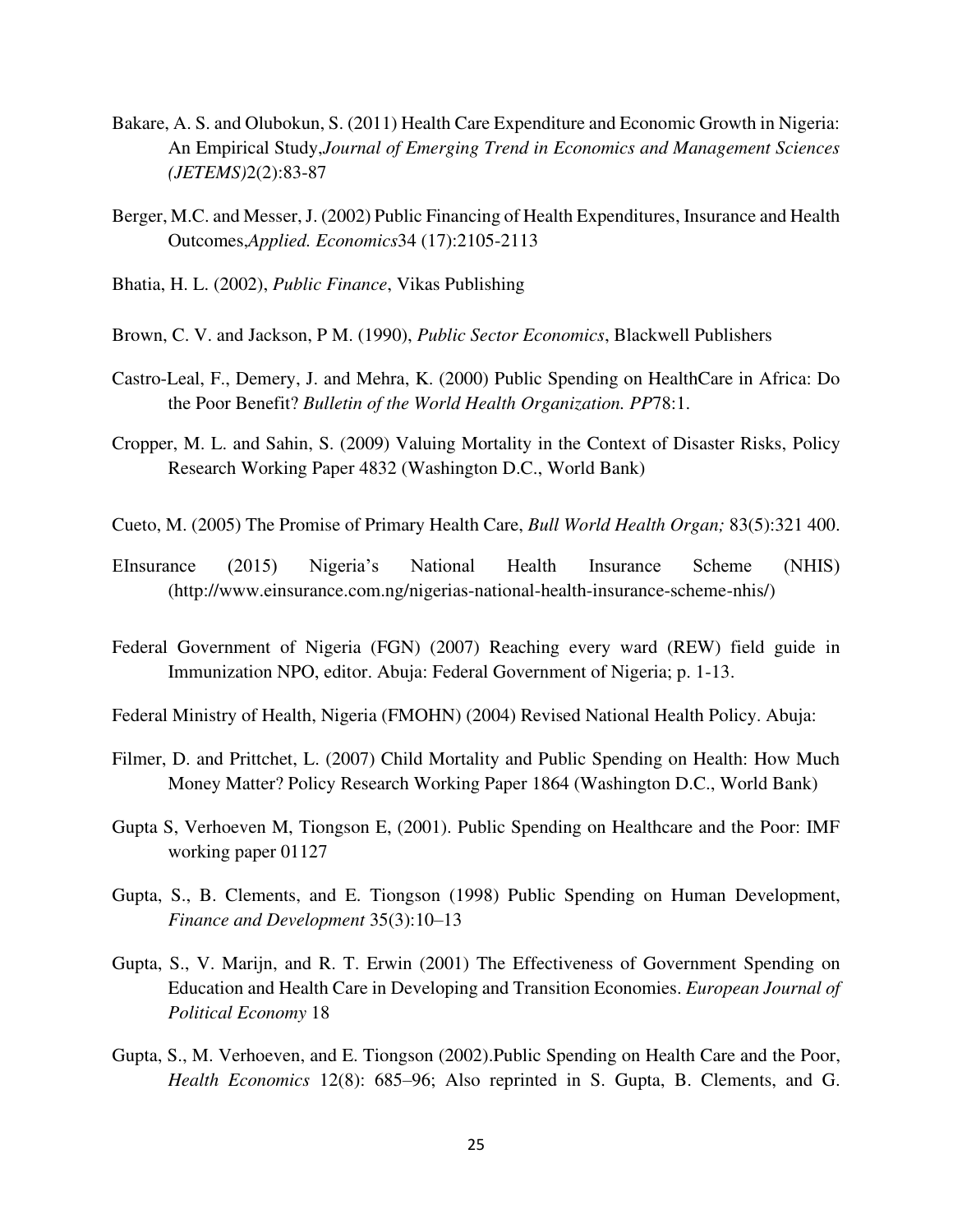Inchauste, Eds., *Helping Countries Develop: The Role of Fiscal Policy* (Washington: International Monetary Fund, 2004).

- Hamid, R. Davoodi, R. Erwin Tiongson, and Sawitree S. Asawanuchit (2003) How Useful Are Benefit Incidence Analyses of Public Education and Health Spending? IMF Working Paper 227, WP/03/227
- Hartshorne, K. B. (1985) Education and Development in the South African Context, *Development Southern Africa* 2(2)
- Herrera, S. and Pang, G. (2005) Efficiency of Public Spending in Developing Countries: An Efficiency Frontier Approach, *World Bank Policy Research Working Paper* 3645, June 2005
- Hyun, H. Son (2006) Assessing the Pro-poorness of the Government Fiscal policy in Thailand. International Poverty Center, UNDP Working Paper 15
- Ichoku, H.E and Fonta, W.M (2006) The Distributional Impact of Healthcare Financing in Nigeria: A Case Study of Enugu State. PMMA Working Paper pp17: 3-22
- Jorge, Martinez-Vazquez (2001). The Impact of Budgets on the Poor: Tax and Benefit Incidence International Studies Programme, Andrew Young School of Policy Studies Georgia State University Working Paper 01-10
- Kress, D. H., Su, Y. and Wang, H. (2016) Assessment of Primary Health Care System Performance in Nigeria: Using the Primary Health Care Performance Indicator Conceptual Framework, *Health System and Reforms* 2(4): 302.
- Lamiraud, K., Booysen, F. and Scheil-Adlung, X.(2005) The Impact of Social Health Protection on Access to Healthcare, Health Expenditure and Impoverishment: A Case Study of South Africa, International Labour Office, Department of Social Security, Extension of Social Security No. 23, 2005. Available at SSRN:<https://ssrn.com/abstract=822704>
- Magawa, R. (2012) Primary Health Care Implementation: A brief review. Available from:http://www.consultancyafrica.com/index Accessed 22/5/14
- Mankiw, N. G., Romer, D. and Weil, D. N. (1992) A Contribution to the Empirics of Economic Growth, The *Quarterly Journal of Economics*, May 1992
- Mohammad, J. R. and Sahar, M. (2012) Investigating the effect of government health expenditure on HDI in Iran, *[Journal of Knowledge Management, Economics and Information](https://profdoc.um.ac.ir/list-magname-Journal%20of%20Knowledge%20Management,%20Economics%20and%20Information%20Technology.html)  [Technology](https://profdoc.um.ac.ir/list-magname-Journal%20of%20Knowledge%20Management,%20Economics%20and%20Information%20Technology.html)*, Volume 2 (5):1-13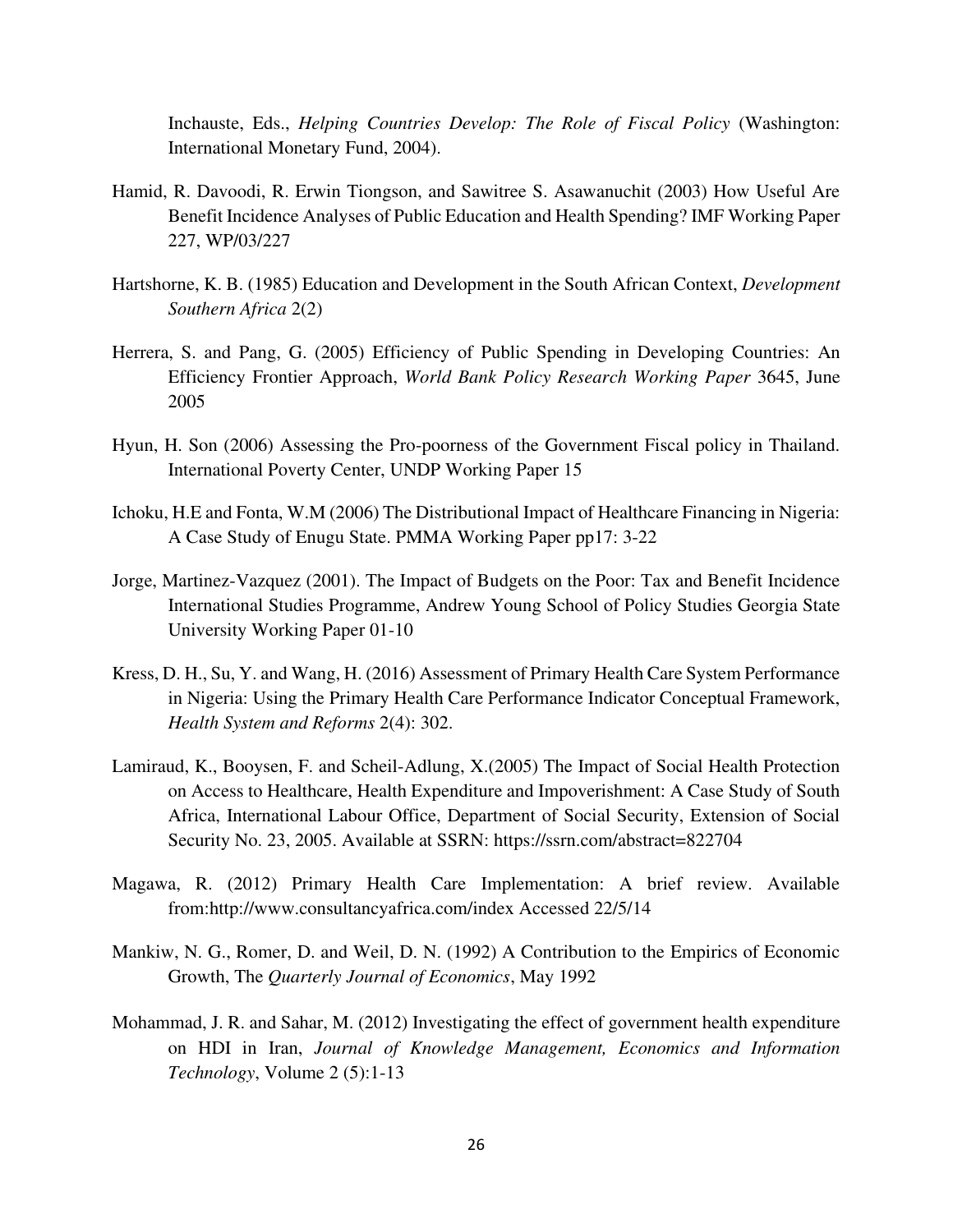- Musgrave, R. A and Musgrave, P. B. (1989) Public Finance in Theory and Practice, New York, USA: McGraw-Hill
- NIPRD Strategic Plan, 2011-2015 Priority Area 2, [www.niprd.net\(](http://www.niprd.net/)http://www.niprd.net/wpcontent/uploads/2014/08/NIPRD-STRATEGIC-PLAN.pdf) Accessed 16/8/17
- Nitti, F. S. (1903) *Principi di scienza delle finanzie*  (https://archive.org/stream/principidiscienz00nittuoft#page/n5/mode/2up)
- Nixon, J. and Ulmann, P. (2006) The Relationship between Health Care Expenditure and Health Outcomes, *The European Journal of Health Economics* 7(1):7-18
- Norman, G. (1985) The incidence of Government Expenditure and Redistribution in the United Kingdom, *Economica, New Series* 52:207, 336–344
- Novignon, J. Olakojo, S. A. and Nonvignon, J. (2012) The Effects of Public and Private Health Care Expenditure on Health Status in sub-Saharan Africa: New Evidence from Panel Data Analysis, *Health Economics Review* 2(22) (https://doi.org/10.1186/2191-1991-2-22 )
- NPHCDA (2013a) Midwives Service Scheme, available online a[twww.nphcda.org](http://www.nphcda.org/) (https://www.nphcda.org/programmes/midwives-service-scheme/), Accessed16/8/17
- Obalum, D. C and Fiberesima, F. (2012) Nigerian National Health Insurance Scheme (NHIS): An Overview, *Nigerian Postgraduate Medical Journal* 19(3):167-74

Obionu. C.N. (2008) Primary Health Care for Developing Countries, 2nd ed. *Enugu: Delta Publications.* 

- Odior, E.S (2011) Government Expenditure on Health, Economic Growth and Long Waves in A CGE Micro-Simulation Analysis: The Case of Nigeria. *European Journal of Economics, Finance and Administrative Sciences* 31(4) 1450-2275 http://www.eurojournals.com
- Olise, P. (2007). Primary Health Care for Sustainable Development, *Abuja: Ozege Publications*
- Olufeagba O.A., (2014). Public Spending in Nigeria: Trends and impact. *BusinessDay Newspaper.* (https://www.businessdayonline.com/public-spending-in-nigeria-trends-andimpact)Accessed 16/8/17
- Oluwatobi, S. O. and Ogunrinola, O. I. (2011) Government Expenditure on Human Capital Development: Implications for Economic Growth in Nigeria, *Journal of Sustainable Development* 4(3) (<http://dx.doi.org/10.5539/jsd.v4n3p72>)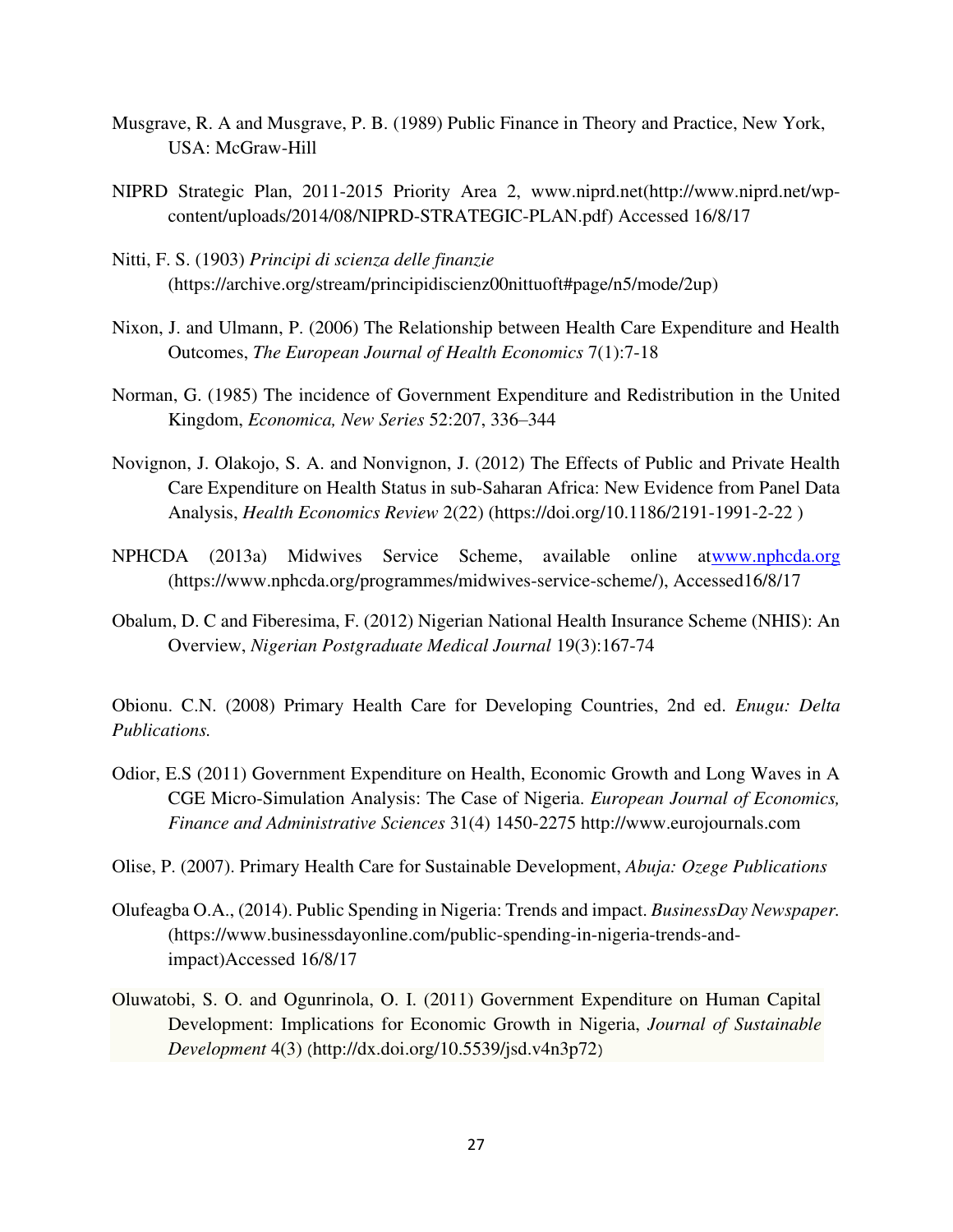- Okoli, U., Eze-Ajoku, E., Oludipe, M., Spieker, N., Ekezie, W. and Ohiri, K. (2016) Improving Quality of Care in Primary Health-Care Facilities in Rural Nigeria: Successes and Challenges, *Health Services Research and Managerial Epidemiology* 3 [\(https://doi.org/10.1177/2333392816662581\)](https://doi.org/10.1177/2333392816662581)
- Ophori, E. A., Tula, M. Y., Azih, A. V., Okojie, R. and Ikpo, P. E. (2014) Current Trends of Immunization in Nigeria: Prospects and Challenges, *Tropical Medicine and Health* 42(2): pp67 – 75[\(https://www.ncbi.nlm.nih.gov/pmc/articles/PMC4139536/\)](https://www.ncbi.nlm.nih.gov/pmc/articles/PMC4139536/) (https://www.jstage.jst.go.jp/article/tmh/42/2/42\_2013-13/\_article)
- Raids, M. (2008) Nigeria still searching for right formula, *Bull. World Health Organization; pp*86 (9):663-65.
- Rasmus, H., S. Kenneth and T. Finn (2001) Public Spending and Poverty in Mozambique, UNU/WIDER Project on New Fiscal Policies for Growth and Poverty Reduction 14 June.
- Riman H.B., Akpan E.S., (2012) Healthcare Financing and Health outcomes in Nigeria: A State Level Study using Multivariate Analysis. *International Journal of Humanities and Social Science*2 (15):296-309. Available on line at http:// [www.ijhssnet.com](http://www.ijhssnet.com/)  (http://www.ijhssnet.com/journals/Vol\_2\_No\_15\_August\_2012/38.pdf)
- Roberts, J. (2003) Poverty Reduction Outcomes in Education and Health: Public Expenditure and Aid. Center for Aid and Public Expenditure, Overseas Development Institute 111 Westminster Bridge Road LondonSE17JD UK (Working Paper No. 210.)
- Romer, D. (1996) Advanced Macroeconomics, Third Edition, New York: McGraw Hill
- Saad, W. and KalaKech, K. (2009) The Nature of Government Expenditure and its Impact on Sustainable Economic Growth, *Middle Eastern Finance and Economics* 4.
- Sen, A. (1985) Commodities and Capabilities, *North-Holland*
- Slotkin, Ross, Coleman and Ryu (2017) [Why GE, Boeing, Lowe's, and Walmart Are Directly](http://links.mkt3142.com/ctt?kn=5&ms=MTc0MTM4OTUS1&r=MzU3NjUwMDg4NjM2S0&b=0&j=MTA0MDYyNzAzNgS2&mt=1&rt=0)  [Buying Health Care for Employees,](http://links.mkt3142.com/ctt?kn=5&ms=MTc0MTM4OTUS1&r=MzU3NjUwMDg4NjM2S0&b=0&j=MTA0MDYyNzAzNgS2&mt=1&rt=0) Harvard Business Review (https://hbr.org/2017/06/why-ge-boeing-lowes-and-walmart-are-directly-buying-healthcare-for-employees)
- Systems Research in Nigeria: Lessons for Developing countries. *Health Policy;* 6(1):109-26.
- Toor, I. A., and M. S. Butt (2005) Determinants of Health Expenditure in Pakistan, *Pakistan Economic and Social Review* 43(1):133–150.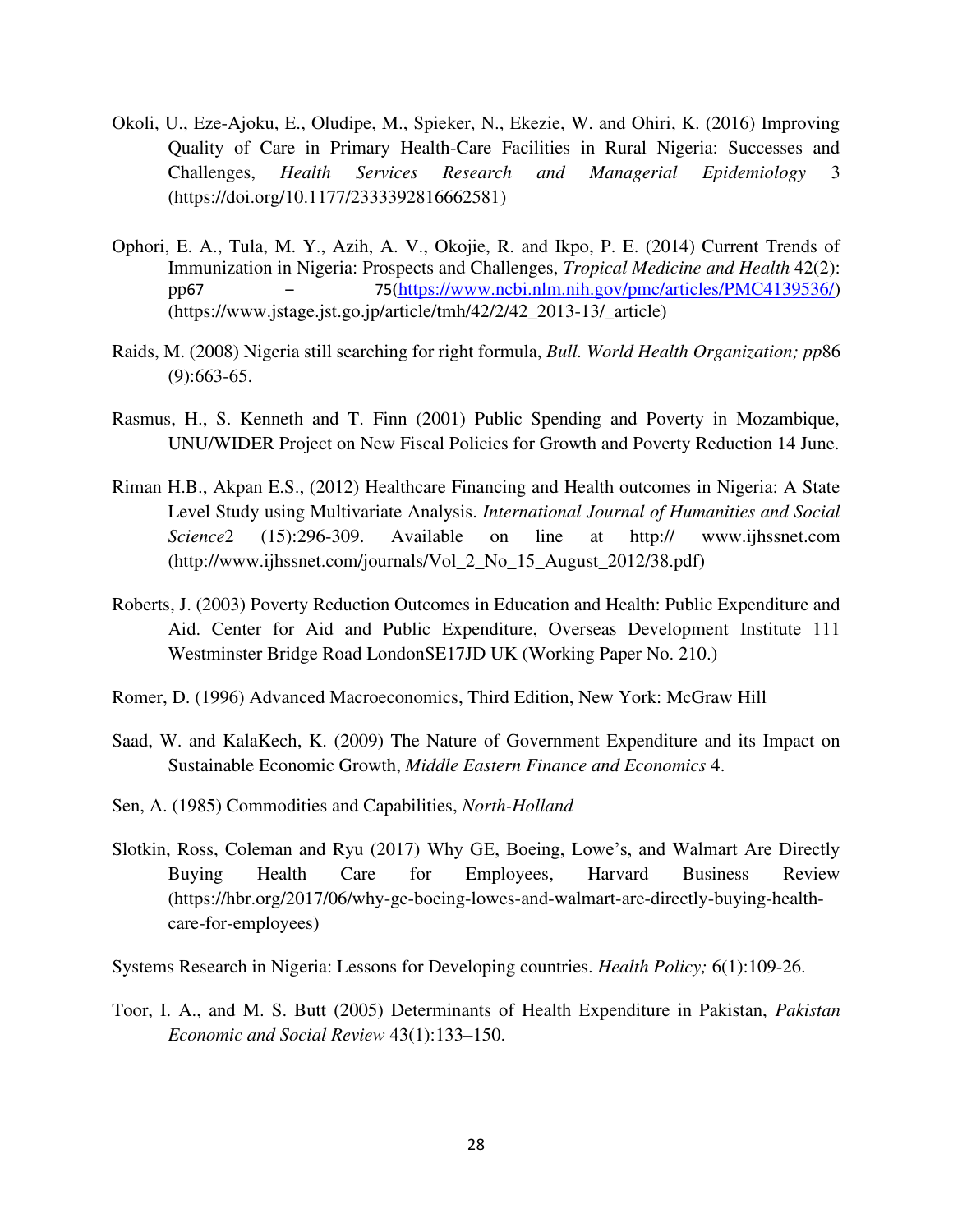- Taiwo, O. A., Soyele, O. O., and Ndubuizu, G. U. (2014) Pattern of Utilization of Dental Services at Federal Medical Centre, Katsina, Northwest Nigeria, Sahel Medical Journal 17(3): 108- 11 [\(http://www.smjonline.org/text.asp?2014/17/3/108/140294](http://www.smjonline.org/text.asp?2014/17/3/108/140294) )
- Ude, D. K. and Ekesiobi, C. S. (2014) Effect of Per Capita Health Spending on Child Mortality in Nigeria, *International Journal of Innovative Research and Development* 3(9)
- Uneke, C.J., Ezeoha, A.E., Ndukwe, C.D., Oyibo, P.G., Onwe, F., Igbinedion, E.B. and Chukwu, P. N. and Health Policy & Systems Research Team, Ebonyi State University, Nigeria (2010) The Development of Health Policy and System Research in Nigeria: Lessons for Developing Countries' Evidence-based Health Policymaking Process and Practice, (http://www.who.int/alliance-hpsr/projects/alliancehpsr\_snpnigeria2010.pdf?ua=1) Accessed 16/8/17
- United Nations Department of Economic and Social Affairs (2015) Sustained and Inclusive Economic Growth, Excerpt from Proceedings on Sustainable Development Knowledge Platform
- United Nations Development Programme (2015) Inclusive Development, from http://www.undp.org/content/undp/en/home/ourwork/povertyreduction/focus\_areas/focus \_inclusive\_development.html
- Usman A., Ijaiya M. A. (2010) Budgetary Allocations and Sectoral Contributions to Economic Development in Nigeria. *Interdisciplinary Journal of Contemporary Research in Business*  1(10): 83-94, (A Publication of Institute of Interdisciplinary Business Research, Canterbury, Kent, U.K.). Available online at [http://www.ijcrb.webs.com](http://www.ijcrb.webs.com/)
- Uzochukwu B.S., Ughasoro M. D., Etiaba E, Okwuosa C, Envuladu E, Onwujekwe O. E. (2015). Health care financing in Nigeria: Implications for achieving universal health coverage. Nigerian *Journal of Clinical Practice,* Jul-Aug 2015; 18:437-44 Available online at [http://www.njcponline.com.](http://www.njcponline.com/)
- Wagner, A. (1893), Founding of Political Economy (Third Edition), C. F. Winter (https://archive.org/details/grundlegungderp00wagngoog; https://archive.org/stream/grundlegungderp00wagngoog/grundlegungderp00wagngoog\_d jvu.txt; http://www.doiserbia.nb.rs/img/doi/1452-595X/2013/1452-595X1304457A.pdf)
- World Bank (2017) Health, Nutrition and Population Statistics, Washington, DC.
- World Federation of Public Health Associations (WFPHA) (1978) Non-governmental organizations and public health, Available online at www.wfpha.org/tl\_files/doc Accessed 12/4/14.